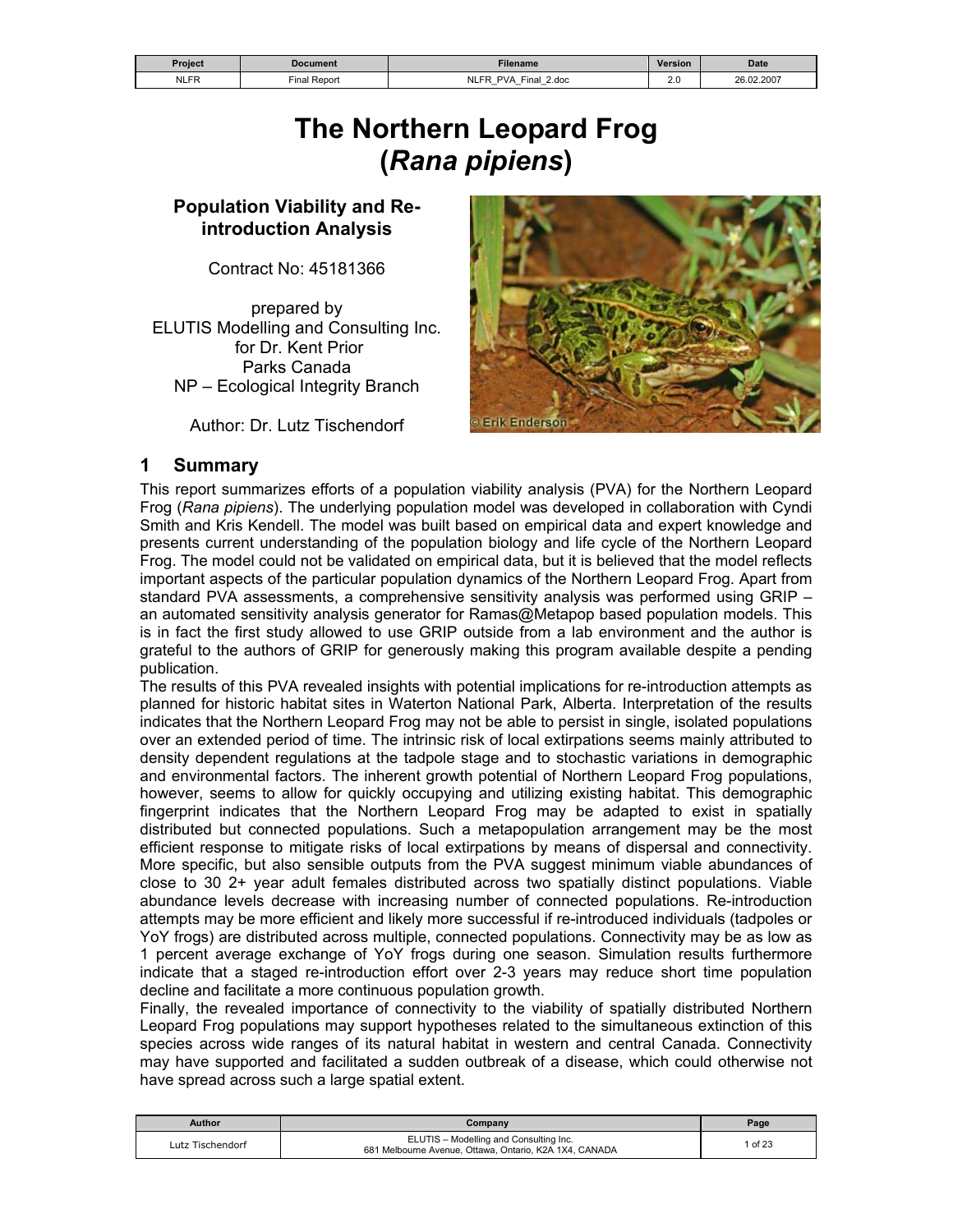| <b>Project</b> | Document     | <b>Filename</b>                                                                                                                 | Version | <b>Date</b> |
|----------------|--------------|---------------------------------------------------------------------------------------------------------------------------------|---------|-------------|
| <b>NLFR</b>    | Final Report | <b>NLFR</b><br>⊆inal<br><b>PVA</b><br>2.doc<br>$\overline{\phantom{0}}$<br>$\overline{\phantom{0}}$<br>$\overline{\phantom{0}}$ | $\sim$  | 26.02.2007  |
|                |              |                                                                                                                                 |         |             |

# **Table of contents**

| 1       |  |
|---------|--|
| 2       |  |
| 3       |  |
| 3.1     |  |
| 3.1.1   |  |
| 3.1.2   |  |
| 3.1.3   |  |
| 3.1.3.1 |  |
| 3.1.3.2 |  |
| 3.1.3.3 |  |
| 3.1.4   |  |
| 3.1.5   |  |
| 3.1.6   |  |
| 3.1.7   |  |
| 4       |  |
| 4.1     |  |
| 4.2     |  |
| 5       |  |
| 5.1     |  |
| 5.1.1   |  |
| 5.1.2   |  |
| 5.1.3   |  |
| 5.1.4   |  |
| 5.1.5   |  |
| 5.2     |  |
| 5.2.1   |  |
| 5.2.2   |  |
| 5.2.3   |  |
| 5.2.4   |  |
| 5.2.5   |  |
| 5.3     |  |
| 5.3.1   |  |
| 5.3.2   |  |
| 5.3.2.1 |  |
| 5.3.2.2 |  |
| 5.3.2.3 |  |
| 6       |  |
| 7       |  |
| 8       |  |
| 8.1     |  |
| 8.1.1   |  |

| Author           | Company                                                                                          | Page    |
|------------------|--------------------------------------------------------------------------------------------------|---------|
| Lutz Tischendorf | ELUTIS - Modelling and Consulting Inc.<br>681 Melbourne Avenue, Ottawa, Ontario, K2A 1X4, CANADA | 2 of 23 |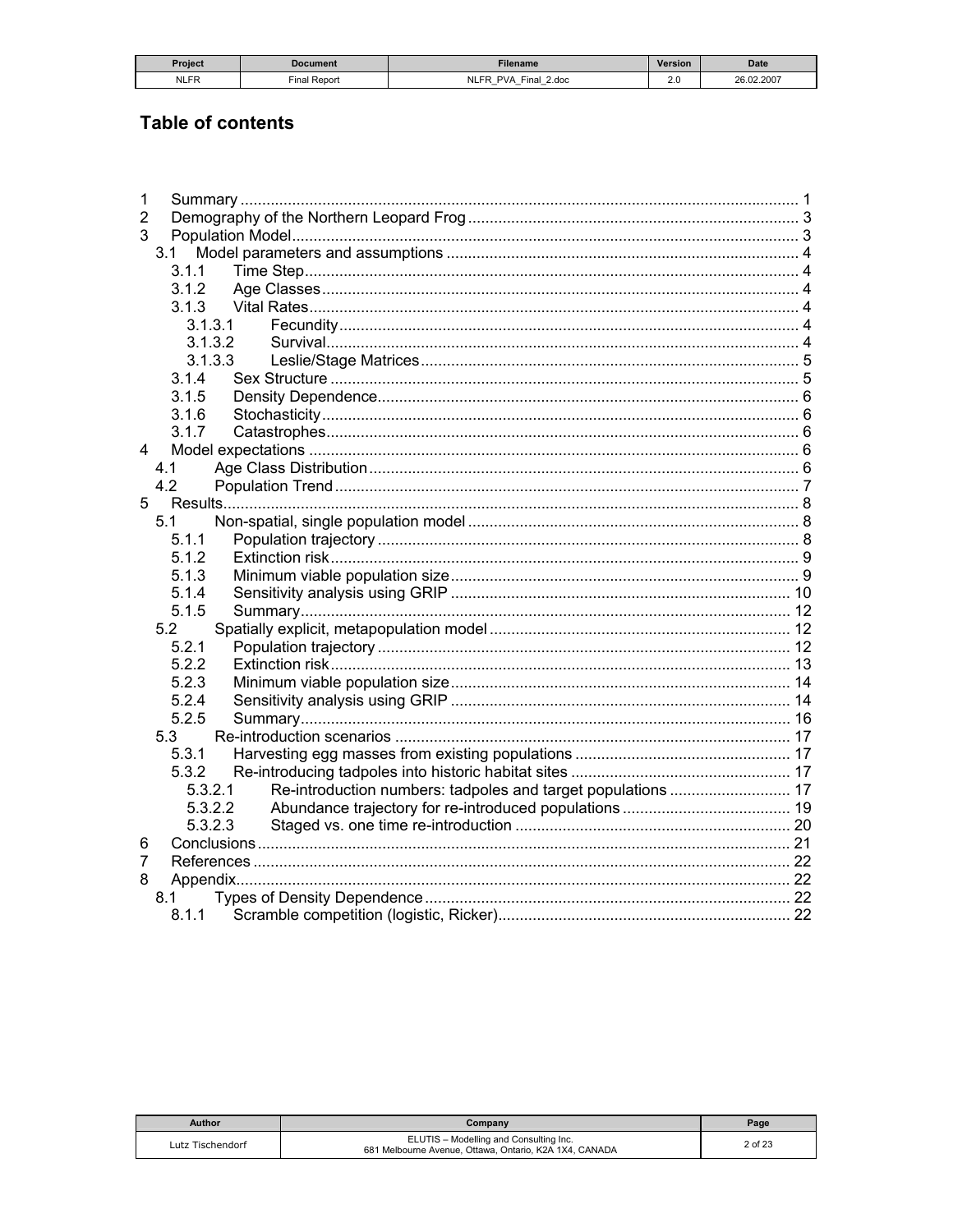| Proiect     | Document                    | Filename                                                                                                 | <b>Version</b> | <b>Date</b> |
|-------------|-----------------------------|----------------------------------------------------------------------------------------------------------|----------------|-------------|
| <b>NLFR</b> | $- \cdot$<br>Repon<br>Final | <b>NLFP</b><br>2.doc<br><b>PVA</b><br>⊏inai<br>-<br>$\overline{\phantom{0}}$<br>$\overline{\phantom{0}}$ | $\sim$<br>2.U  | 26.02.2007  |

#### **Notice**

The results provided in this report are subject to an unknown degree of uncertainty. There is substantial uncertainty in the knowledge of demographic data, such as fecundity, survival and dispersal distances. This uncertainty and its propagation over time is partly considered in the demographic and environmental stochasticity of the population model. Due to the stochastic nature of the population model, simulation runs were replicated 1000 times and results are averages out of those replicate simulation runs. Absolute numbers should be interpreted with caution. Instead trends and differences between different simulation runs (scenarios) are generally more trustworthy. All information used in this work have been discussed with members of the recovery team and verified as well as substantiated from the scientific, peer-reviewed literature. The work therefore represents our best possible educated "guess" based on our current knowledge of the biology, life history and habitat requirements for this species.

### **2 Demography of the Northern Leopard Frog**

This chapter summarizes essential information about the life cycle and demographic characteristics of the Northern Leopard Frog, in particular as they contribute to and define the population model used for the population viability analysis presented in this report. The Northern Leopard Frog has a reported live span between 4 and 5 years. Frogs reach sexual maturity at the age of 2 years. Their reproductive potential depends on body mass and size. Observed sex ratios in Northern Leopard Frog populations are close to 1:1. Sexually mature females produce on average 1.5 egg masses per year (i.e. number of egg masses averaged over female adults). Each egg mass may contain between 1000 and 7000 eggs. Eggs turn into tadpoles, which grow into froglets. The tadpole stage is the most fragile during the life cycle of a Northern Leopard Frog with survival chances as low as 1 percent, but generally much higher (up to 34 or even 90 percent) in protected rearing ponds. Tadpoles grow in shallow breeding ponds and compete for resources. In case of insufficient resources, all tadpoles may grow slower with potential negative effects on their future reproductive potential. This type of competition is usually referred to as "scramble competition" with significant effects on the dynamics of affected populations. In addition, occasional micro-catastrophic events, such as breeding pond dry-outs or floods may wipe out an entire generation. The Young of the Year (YoY) frogs may disperse to new breeding ponds or over-wintering habitats, preferably along streams (reported up to 8 km), but also across land (reported up to 2 km). Winter mortality of YoY frogs is high and may reach up to 93 percent. After their first year, adult frogs may have an annual chance of survival of about 60 percent. Population densities are difficult to estimate, but observation records indicate relatively small numbers of adult frogs at or near one breeding site or pond. It is assumed that 30 adult female frogs (and their male counterparts) may occur at an average breeding site in one season.

Most of this information has been reported in the following documents (Adama and Kendell 2004, Alberta 2003, 2005, COSEWIC 2000, Kendell, 2004, Romanchuk and Quinlan 2006), but also discussed with and validated by Cyndi Smith and Kris Kendell.

### **3 Population Model**

We used the demographic fingerprint of the Northern Leopard Frog populations as known today and described in section 2 for building an age-structured, female only population model based on Ramas©MetaPop (Akçakaya and Root 2002).

| Author           | Company                                                                                          | Page    |
|------------------|--------------------------------------------------------------------------------------------------|---------|
| Lutz Tischendorf | ELUTIS - Modelling and Consulting Inc.<br>681 Melbourne Avenue, Ottawa, Ontario, K2A 1X4, CANADA | 3 of 23 |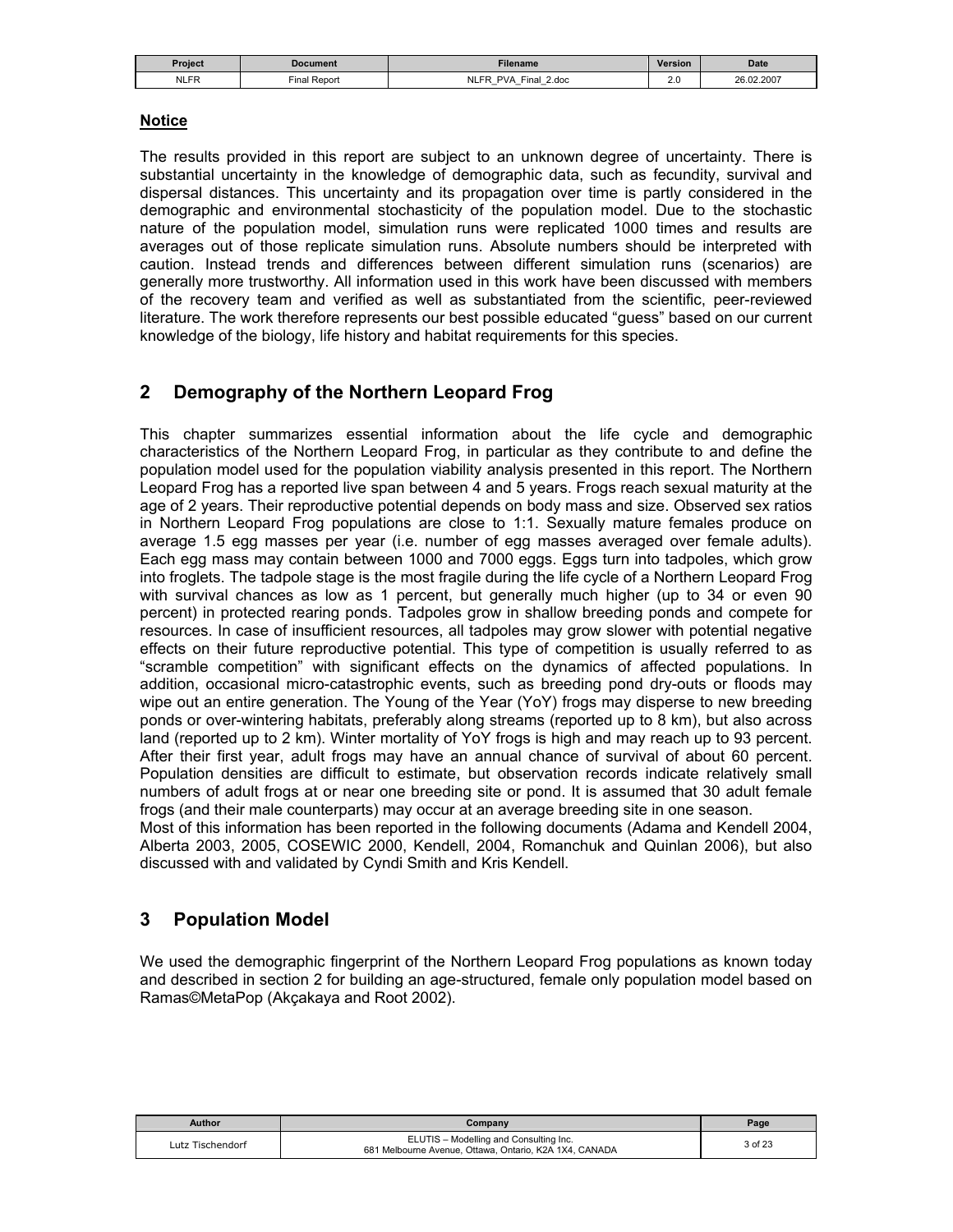| Project     | Document              | <b>Filename</b>                                                                                   | Version               | <b>Date</b> |
|-------------|-----------------------|---------------------------------------------------------------------------------------------------|-----------------------|-------------|
| <b>NLFR</b> | $-$<br>Repor<br>Final | ER<br>Final<br>2.doc<br><b>PVA</b><br>$-$<br>$\overline{\phantom{0}}$<br>$\overline{\phantom{0}}$ | $\Omega$<br>Z.U<br>__ | 26.02.2007  |

### **3.1 Model parameters and assumptions**

# **3.1.1 Time Step**

The model operates on a time step of one year. That decision implies that the development from eggs to one year adult frogs must be aggregated into one age class.

#### **3.1.2 Age Classes**

The population is partitioned into 5 age classes as follows:

- **1 Year adults** (YoY over-winter survivors)
- **2** Year adults (sexually mature adult females)
- **3 Year adults** (sexually mature adult females)
- 4 Year adults (sexually mature adult females)
- 5 Year adults (sexually mature adult females)

#### **3.1.3 Vital Rates**

#### **3.1.3.1 Fecundity**

Fecundity refers to the number of one year adult females per one sexually mature adult female (i.e. 2 to 5 Year adult females). This aggregation is necessary, because the model operates on a one year time step. It is therefore necessary to consider the entire process from egg laying, hatching, metamorphosis, and over-wintering survival of YoY frogs in the calculation of the fecundity value according to the following rationale:

- 1. egg masses per sexually mature adult female: 1.5
- 2. number of eggs per egg mass: 1000 7000
- 3. sex ratio: 1:1, we therefore consider only 50% (female) eggs of all laid eggs
- 4. survival rates of eggs to metamorphosed tadpoles: 1-6%
- 5. over-winter survival rate of YoY frogs: 8% 12%

The minimum fecundity for a sexually mature female adult therefore calculates as follows:

 $1.5 * 1000 * 0.5 * 0.01 * 0.08 = 0.6$ 

The maximum fecundity for a sexually mature female adult is calculated likewise:

 $1.5 * 7000 * 0.5 * 0.06 * 0.12 = 37.8$ 

The average fecundity would then be 19.2 with a variation of +/- 18.6.

It was furthermore assumed that 2 year old female adults may have a somewhat lower reproductive potential compared to 3-5 year female adults, because of a potentially lower body mass and body size, but also perhaps due to lack of experience. It was therefore decided to reduce average fecundity for 2 year adult females to 75%.

#### **3.1.3.2 Survival**

Survival rates for 1 year adults are set to 0.4 +/- 20% standard deviation. Survival rates for 1-3 year adults are set to 0.6 +/- 10% standard deviation. Survival rates of 4 year adults is set to a lower value of 0.3 +/- 30% standard deviation. There is no direct empirical evidence for this decision, but it seems that there are fewer 5 year adults than 4 year adults, which may be caused by a lower survival rate from 4 year to 5 year adults.

| Author           | Company                                                                                          | Page    |
|------------------|--------------------------------------------------------------------------------------------------|---------|
| Lutz Tischendorf | ELUTIS - Modelling and Consulting Inc.<br>681 Melbourne Avenue, Ottawa, Ontario, K2A 1X4, CANADA | 4 of 23 |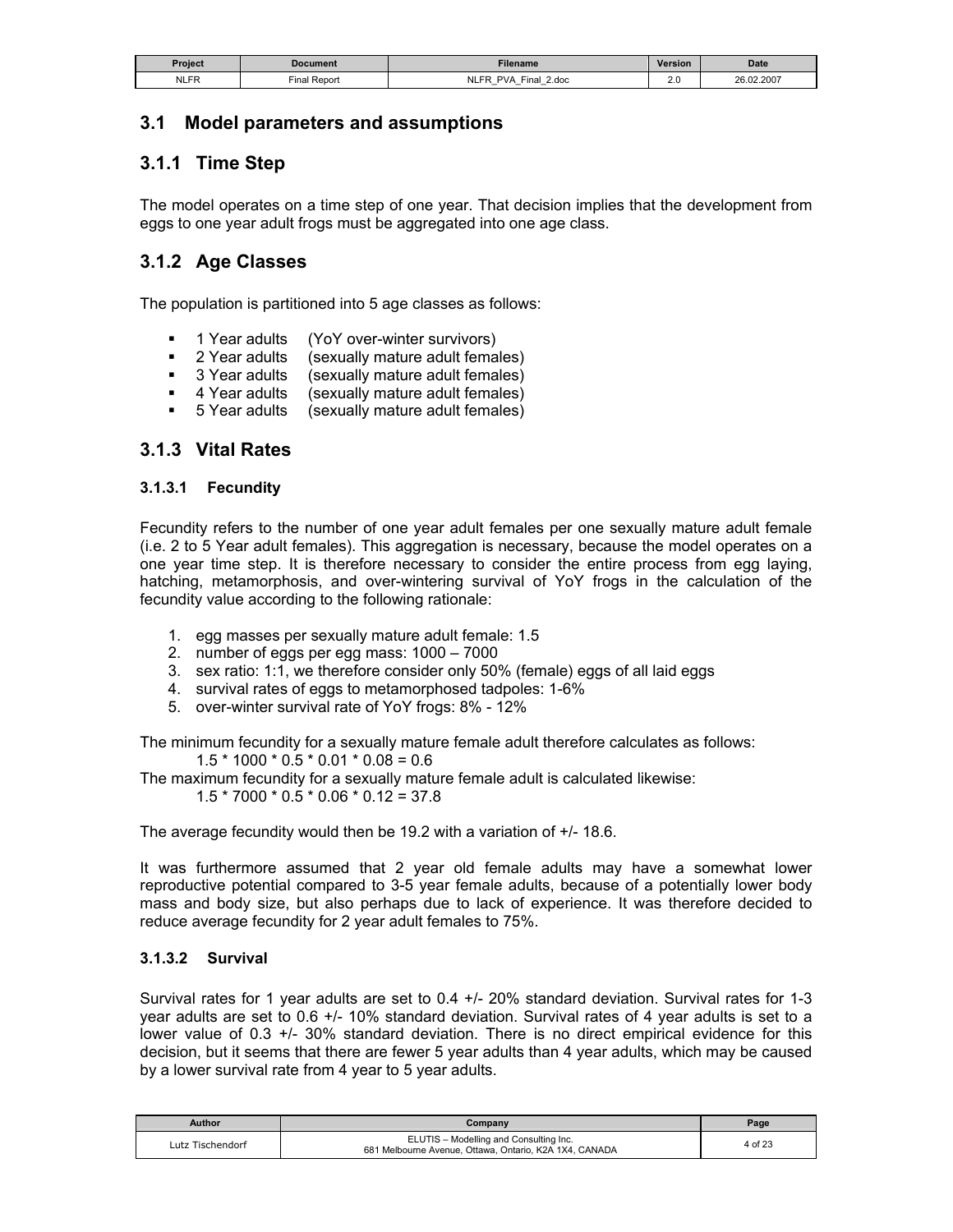| Project     | Document       | Filename                                                                                   | Version   | <b>Date</b> |
|-------------|----------------|--------------------------------------------------------------------------------------------|-----------|-------------|
| <b>NLFR</b> | Repor<br>Final | NLF'<br>2.doc<br>PVA<br>⊆ina⊩<br>$\overline{\phantom{0}}$<br>-<br>$\overline{\phantom{0}}$ | Z.U<br>__ | 26.02.2007  |

#### **3.1.3.3 Leslie/Stage Matrices**

Figure 1 shows the stage matrix with fecundity values in the upper row and survival values in the diagonal row. Figure 2 shows the corresponding standard deviation matrix for fecundity and survival values shown in Figure 1.

| <b>Stage Matrix</b> |          |             |          |          |                  | $ \Box$ $\times$ $\Box$ |
|---------------------|----------|-------------|----------|----------|------------------|-------------------------|
| default             |          | Add         |          | Name:    | default          |                         |
|                     |          | Delete      |          |          | Fegundity coeff: | 1.0000                  |
|                     |          |             |          |          | Survival coeff:  | 1.0000                  |
|                     | 1YAdults | 2YAdults    | 3YAdults | 4YAdults | 5YAdults         |                         |
| 1YAdults            | l0.0     | 14.4        | 19.2     | 19.2     | 19.2             |                         |
| 2YAdults            | 10.4     | 0.0         | 0.0      | 0.0      | 0.0              |                         |
| 3YAdults            | 10.O     | 0.6         | 0.0      | 0.0      | 0.0              |                         |
| 4YAdults            | l0.0     | 0.0         | 0.6      | 0.0      | 0.0              |                         |
| 5YAdults            | 10.0     | 0.0         | 0.0      | 0.3      | 0.0              |                         |
| Auto Fill           |          | Constraints | 0K       |          | Cancel           | Help                    |

#### **Figure 1: Leslie matrix**

| 感              | $\exists$ x<br><b>Standard Deviation Matrix</b> |          |          |          |          |      |  |
|----------------|-------------------------------------------------|----------|----------|----------|----------|------|--|
| default        |                                                 |          | Add      | Name:    | default  |      |  |
|                |                                                 |          | Delete   |          |          |      |  |
|                | 1YAdults                                        | 2YAdults | 3YAdults | 4YAdults | 5YAdults |      |  |
|                |                                                 |          |          |          |          |      |  |
| 1YAdults       | IO.O                                            | 13.95    | 18.6     | 18.6     | 18.6     |      |  |
| 2YAdults       | 0.08                                            | 0.0      | 0.0      | 0.0      | 0.0      |      |  |
| 3YAdults 10.0  |                                                 | 0.06     | 0.0      | 0.0      | 0.0      |      |  |
| 4YAdults 10.0  |                                                 | 0.0      | 0.06     | 0.0      | 0.0      |      |  |
| 5YAdults [0.0] |                                                 | 0.0      | 0.0      | 0.03     | 0.0      |      |  |
| Auto Fill      |                                                 |          | 0K       |          | Cancel   | Help |  |

**Figure 2: Standard deviations for vital rates** 

### **3.1.4 Sex Structure**

The model includes females only.

| Author           | Company                                                                                          | Page    |
|------------------|--------------------------------------------------------------------------------------------------|---------|
| Lutz Tischendorf | ELUTIS - Modelling and Consulting Inc.<br>681 Melbourne Avenue, Ottawa, Ontario, K2A 1X4, CANADA | 5 of 23 |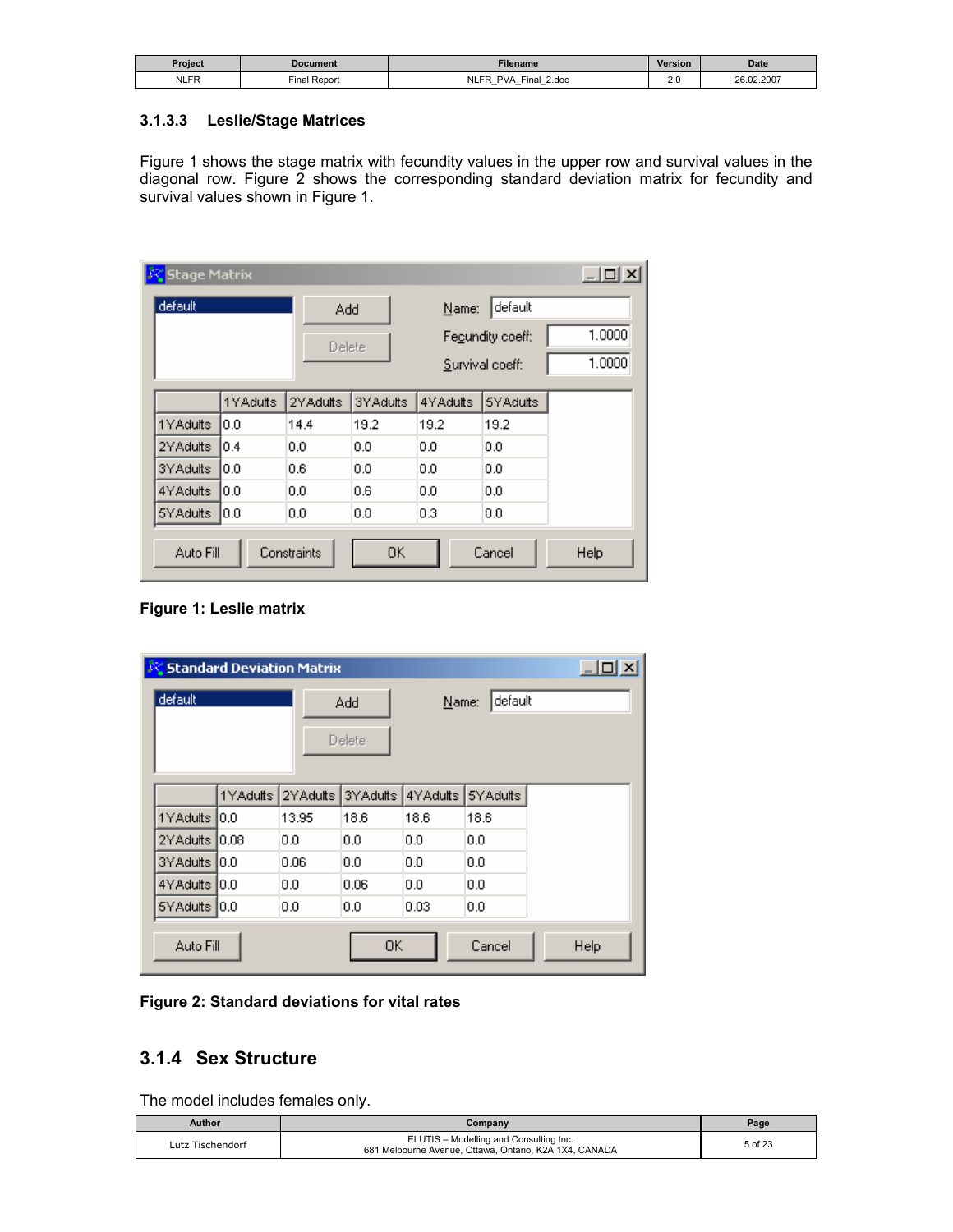| Project     | Document                                | Filename                                                                                   | <b>Version</b> | <b>Date</b> |
|-------------|-----------------------------------------|--------------------------------------------------------------------------------------------|----------------|-------------|
| <b>NLFR</b> | $\overline{\phantom{a}}$ inal,<br>Repor | Nl<br>2.doc<br>PVA<br>⊆ina⊩<br>$-$<br>$\overline{\phantom{0}}$<br>$\overline{\phantom{0}}$ | ົ<br>Z.V<br>__ | 26.02.2007  |

# **3.1.5 Density Dependence**

The reproductive strategy of the Northern Leopard Frog results in highly fluctuating populations. Population sizes are very likely constrained by resource limitations. There are two reported indicators suggesting density dependent effects on population dynamics:

- 1. higher tadpole densities result in smaller YoY frogs and higher YoY frog mortality
- 2. the maximum number of observed adult Northern Leopard Frogs per pond was 30

It seems logical to model the competition of tadpoles for resources as "scramble competition" type in Ramas©MetaPop. The resources in a breeding pond are shared equally among tadpoles and because of that there won't be sufficient resources for all individuals at high densities. This will reduce the population size of tadpoles with negative effects on the growth rate of the entire population. See also a citation from the Ramas©MetaPop help regarding scramble competition in Appendix 8.

# **3.1.6 Stochasticity**

The model is stochastic with 3 sources for stochasticity:

- 1. demographic stochasticity: "This will cause the number of survivors and dispersers (emigrants) to be sampled from binomial distributions, and the number of young from a Poisson distribution" – important for small population sizes.
- 2. environmental stochasticity: fluctuations in vital rates, not correlated, means that a year with high mortality but also high fecundity may occur
- 3. catastrophes: The model will consider occasional breeding pond dry-outs with a complete loss of all YoY frogs for that particular year.(i.e. all tadpoles die and no 1Year adults will emerge) for that year.

# **3.1.7 Catastrophes**

Based on the observed probability of early breeding pond dry-outs or floods, the model will consider such rare events. The model will simulate breeding pond dry-outs with a probability of 5% (or 1 out of 20 years on average). Such a "catastrophic event" will result in a complete loss of YoY frogs.

### **4 Model expectations**

#### **4.1 Age Class Distribution**

A ratio of 120:1 YOY to sexually mature adults was observed in a breeding population in Cypress Hills, AB (see also Leclair and Castanet 1987). Considering an average over-wintering survival rate of YoY frogs between 8% and 12% (see 3.1.3.1), a ratio of roughly 10:1 to 15:1 1 year adults to sexually mature adults should be expected. The population model as described in section 3 produces a ratio of about 16:1 1 year female adults to sexually mature adults.

| Author           | Company                                                                                          | Page    |
|------------------|--------------------------------------------------------------------------------------------------|---------|
| Lutz Tischendorf | ELUTIS - Modelling and Consulting Inc.<br>681 Melbourne Avenue, Ottawa, Ontario, K2A 1X4, CANADA | 6 of 23 |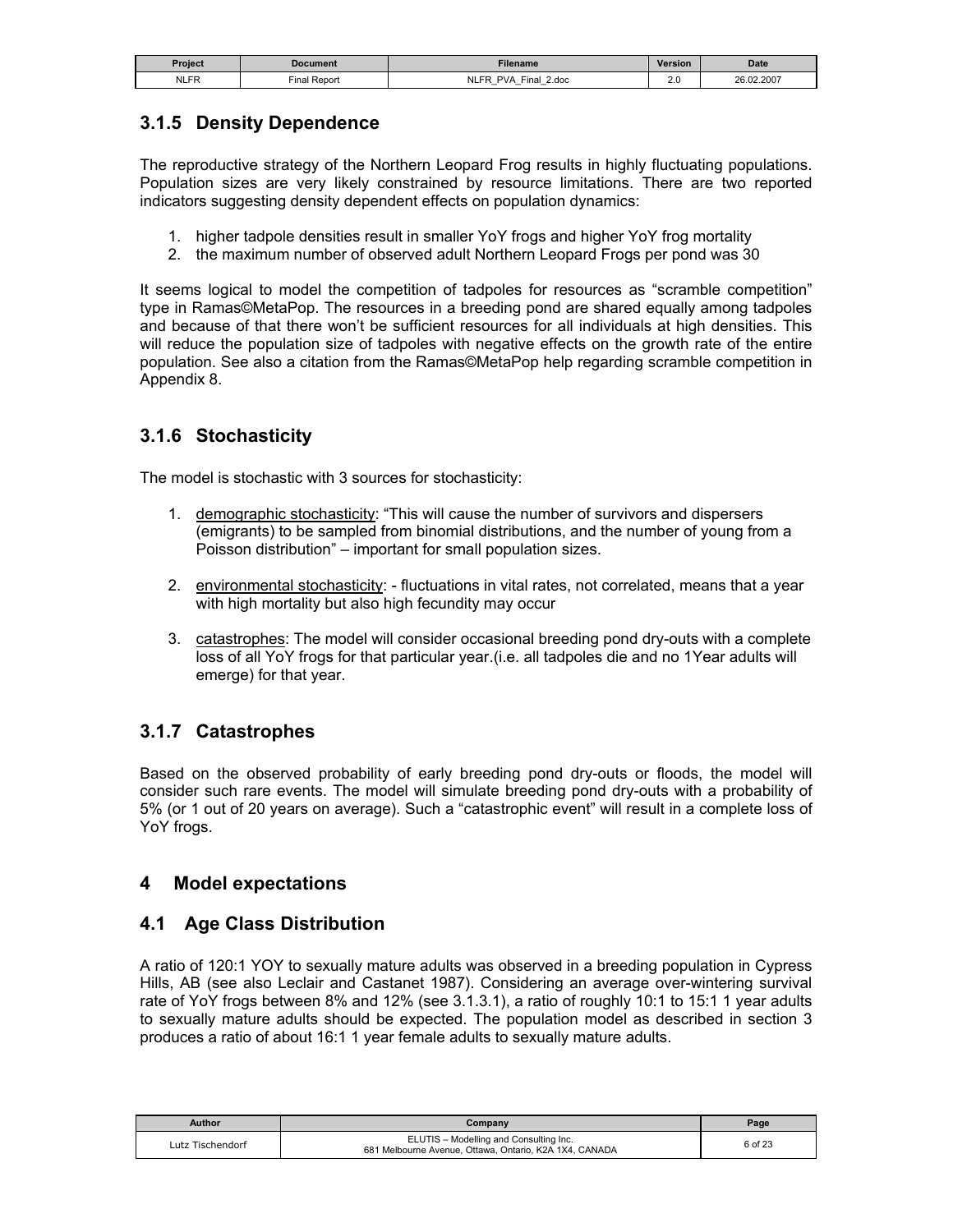| Project     | Document                  | <b>Filename</b>                                                                   | Version                 | <b>Date</b> |
|-------------|---------------------------|-----------------------------------------------------------------------------------|-------------------------|-------------|
| <b>NLFR</b> | $- \cdot$<br>Final Report | <b>NLFR</b><br>2.doc<br>Final<br><b>PVA</b><br>-<br>$\overline{\phantom{0}}$<br>- | $\sim$ $\sim$<br>$\sim$ | 26.02.2007  |

### **4.2 Population Trend**

The Northern Leopard Frog was described as widespread across many regions in Canada. The observed decline between 1970 and 1980 was likely not caused by sudden changes in habitat loss or increased habitat fragmentation, although populations responses to such causes may have been delayed and can therefore not directly be linked to changes in habitat configuration. The sudden and widespread decline was more likely the result of other primary causes. Without those, the populations are expected to be viable in their natural habitats. Our population model should therefore produce a balanced population, which size is primarily dictated by the inherent growth rate of the model and density dependent constraints on the growth of the population.

| Author           | Company                                                                                          | Page    |
|------------------|--------------------------------------------------------------------------------------------------|---------|
| Lutz Tischendorf | ELUTIS - Modelling and Consulting Inc.<br>681 Melbourne Avenue, Ottawa, Ontario, K2A 1X4, CANADA | 7 of 23 |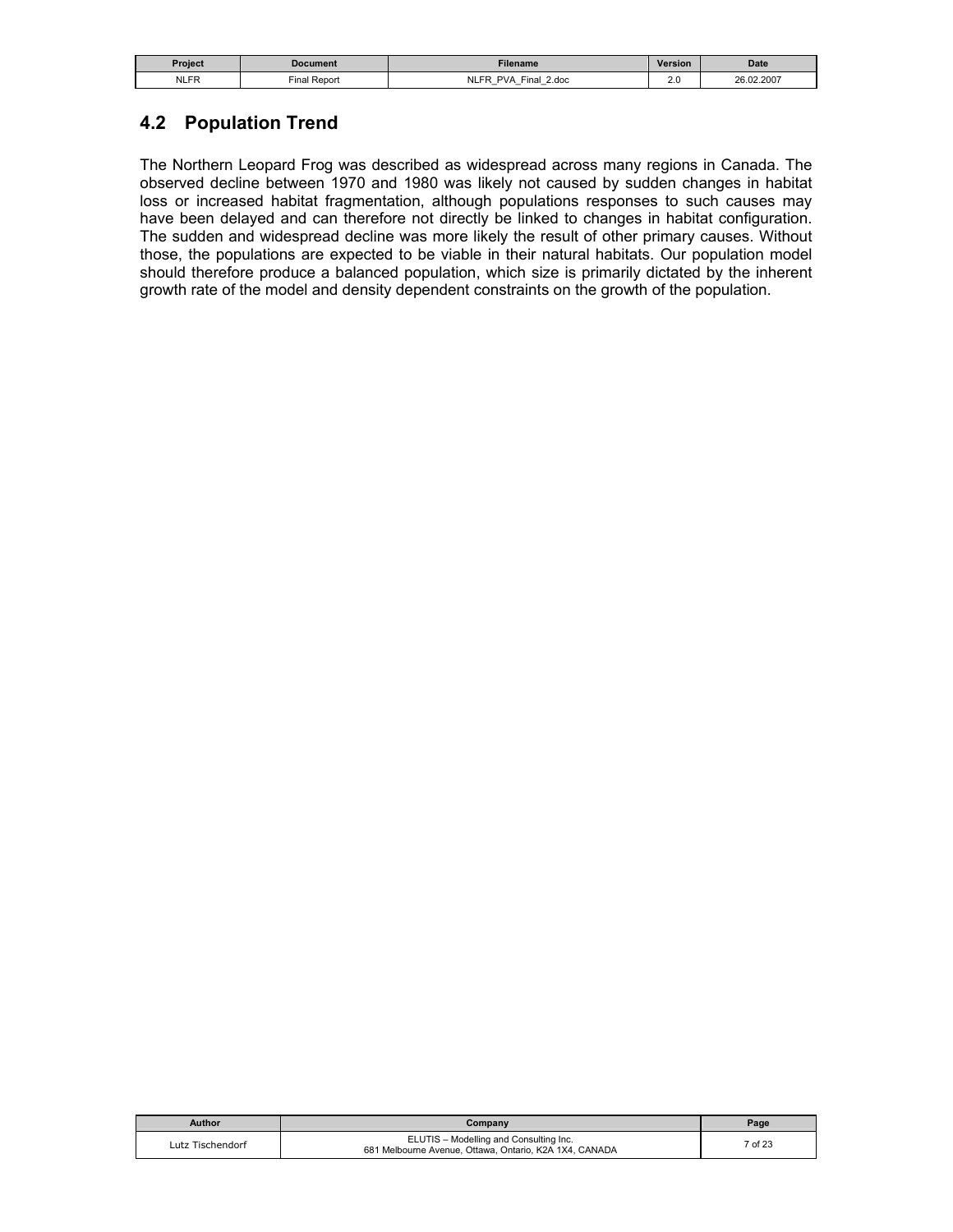| Project     | Document                  | <b>Filename</b>                                                                                     | Version          | <b>Date</b> |
|-------------|---------------------------|-----------------------------------------------------------------------------------------------------|------------------|-------------|
| <b>NLFR</b> | $\sim$<br>Report<br>Final | NLFR<br>Final<br>2.doc<br><b>PVA</b><br>$-$<br>$\overline{\phantom{0}}$<br>$\overline{\phantom{0}}$ | n r<br>Z.U<br>__ | 26.02.2007  |

### **5 Results**

The results section is structured around two model configurations – a non-spatial, single population model and a spatially explicit metapopulation model with 5 populations. The purpose of the non-spatial population model is to analyze and understand population dynamics without considering dispersal and correlations between separated populations. The spatially explicit model reveals insight into the importance of dispersal and correlations in a spatially distributed setting. The time span of the simulations was 100 years or 100 generations. Each simulation run was repeated 1000 times and averages or probabilities were derived from those 1000 repetitions.

### **5.1 Non-spatial, single population model**

The non-spatial population model was initialized with 200 individuals, 28 of which were 2+ year adult females and 172 where 1 year adult females. This initial distribution corresponds to the estimated stable age-class distribution. The carrying capacity for scramble competition was set to 1100 1 year adult females. This value was chosen arbitrarily to produce a final abundance of about 30 2+ year adult females after 100 years. This final abundance corresponds to the observed maximum number of female adults observed at one average-sized breeding pond.

# **5.1.1 Population trajectory**

The population model produced an average abundance trajectory of 2+ year old female adults as shown in Figure 3. The grey bars show the standard deviations around the mean value (blue line). The population was initialized with 28 2+ year old adult females and the final abundance was 27 2+ year old adult females. The initial spike was caused by an overabundance of 1 year old females, which was determined by an estimated stable age-class distribution  $($   $\sim$  6:1). The realized age class distribution (~16:1), however, differed greatly from the estimated distribution, because the estimated distribution did not consider stochasticity and scramble competition.



**Figure 3: Abundance of 2+ year adult females over 100 years** 

| Author           | Company                                                                                          | Page    |
|------------------|--------------------------------------------------------------------------------------------------|---------|
| Lutz Tischendorf | ELUTIS - Modelling and Consulting Inc.<br>681 Melbourne Avenue, Ottawa, Ontario, K2A 1X4, CANADA | 8 of 23 |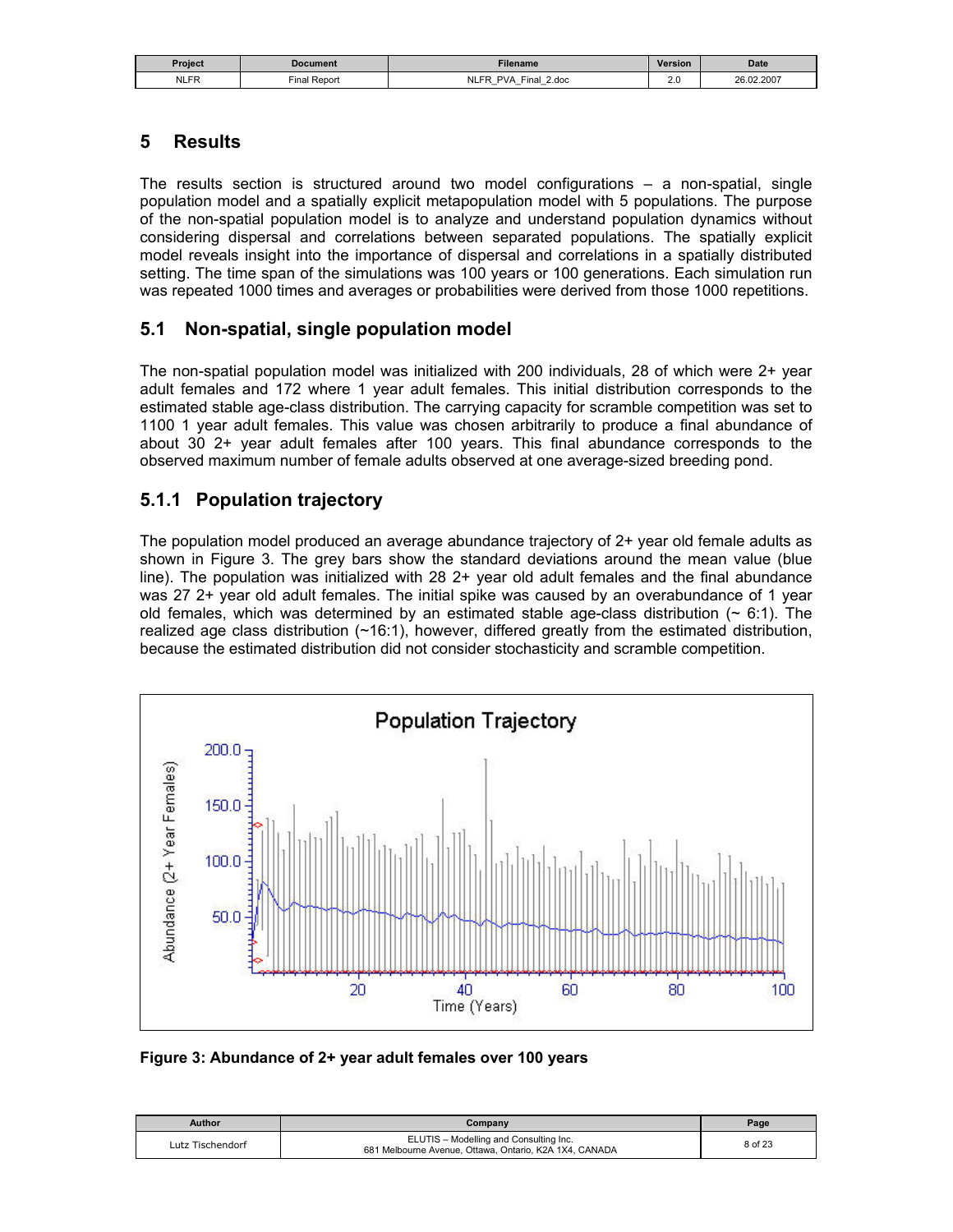| Proiect     | <b>Document</b>  | Filename                                                                     | <b>Version</b> | <b>Date</b> |
|-------------|------------------|------------------------------------------------------------------------------|----------------|-------------|
| <b>NLFR</b> | l Repor<br>∹inal | <b>NLFR</b><br>$final$<br>2.doc<br>PVA<br>-<br>-<br>$\overline{\phantom{0}}$ | 2.0<br>__      | 26.02.2007  |

The population trajectory indicates a highly fluctuating population abundance (large standard deviations) and an overall steady decline in 2+ year adult females despite an estimated growth rate (lambda or eigenvalue of the leslie matrix) of 2.8. Abundance is therefore primarily controlled by effects of scramble competition at or near the carrying capacity for the 1 year adult females (see 5.1), as well as by demographic (large standard deviations around fecundity and survival rates) and environmental stochasticity.

### **5.1.2 Extinction risk**

The probability that one single population could go extinct within 100 years amounts to about 56 percent. This probability corresponds to the proportion of repetitions (out of 1000), for which the population abundance went to zero, i.e. 556 out of 1000 repetitions resulted in a simulated population extinction within 100 years.



**Figure 4: Probability of Extinction over 100 years** 

### **5.1.3 Minimum viable population size**

The minimum viable population size or "target level" refers to the number of individuals necessary to ensure a viable population with a defined low risk of extinction over a defined period of time. The non-spatial, single population model did not reveal an initial population size resulting in a low risk (<= 5 percent) of extinction. Even very large initial population sizes did not significantly change extinction risk, but increased final population abundance. This result indicates a low relative importance or sensitivity of initial population size to extinction risk and a potential counterproductive effect of large population sizes on the growth rate due to scramble competition. This result also suggests that it is unlikely that one single isolated population of Northern Leopard Frogs may survive over a time period of 100 years, independent of the initial population size. This finding has also implications for re-introduction scenarios and will be discussed in section 5.3.

| Author           | Company                                                                                          | Page    |
|------------------|--------------------------------------------------------------------------------------------------|---------|
| Lutz Tischendorf | ELUTIS - Modelling and Consulting Inc.<br>681 Melbourne Avenue, Ottawa, Ontario, K2A 1X4, CANADA | 9 of 23 |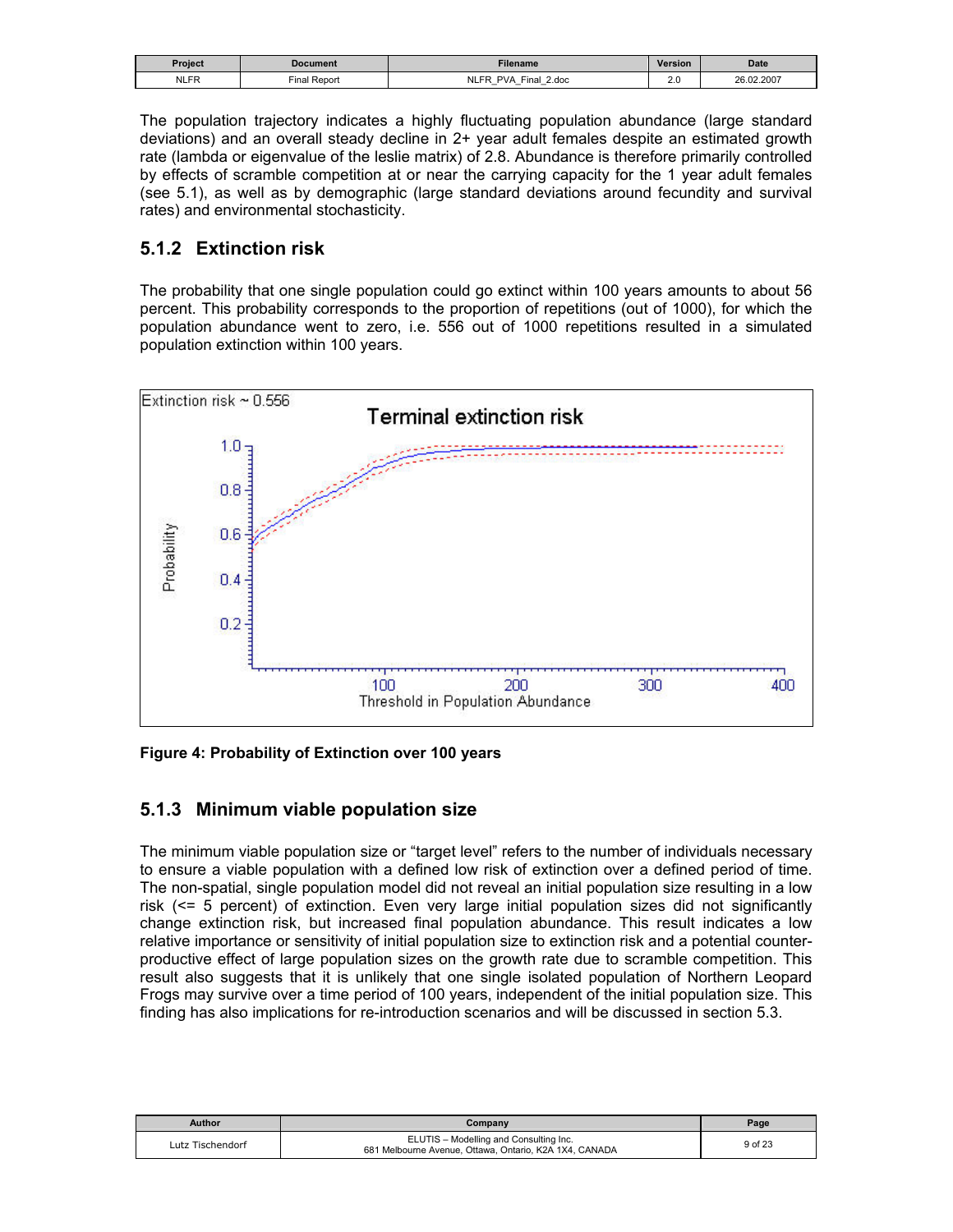| Proiect     | Document                 | <b>Filename</b>                                                                                                           | Version          | <b>Date</b> |
|-------------|--------------------------|---------------------------------------------------------------------------------------------------------------------------|------------------|-------------|
| <b>NLFR</b> | $\sim$<br>Final<br>Repor | NI FR<br>Final<br>2.doc<br><b>PVA</b><br>$\overline{\phantom{0}}$<br>$\overline{\phantom{0}}$<br>$\overline{\phantom{0}}$ | n r<br>Z.U<br>__ | 26.02.2007  |

# **5.1.4 Sensitivity analysis using GRIP**

In a conventional sensitivity analysis relationships between single model parameters and a simulated response variable (e.g. final abundance or extinction risk) are evaluated separately by varying one model parameter at a time. Such functional relationships are insightful, but do not consider interaction effects with other model parameters and they do not reveal the relative importance of this or all model parameters to the simulated response variable.

Another approach would be to vary all model parameters over a comparable range and simulate a factorial or randomized set of model parameter combinations. The simulated data set could then be scrutinized by statistical methods, which could reveal more comprehensive sensitivities and relative importance of all model parameters.

So far this has not been feasible using established population simulators such as Ramas©MetaPop. However, thanks to recent efforts by Janelle M. R. Curtis and Ilona Naujokaitis-Lewis at the Centre for Applied Conservation Research, University of British Columbia, a program GRIP was developed (supported in part by Parks Canada), which allows automated execution of a set of randomized model parameter combinations. GRIP (Curtis and Naujokaitis-Lewis 2007) varies model parameters randomly and executes RAMAS for each randomized parameter combination, hence providing for an automated sensitivity analysis based on randomized parameter variations of the initial Ramas@Metapop population model.

GRIP was made available for the purpose of this project in order to conduct a comprehensive sensitivity analysis of the population model. A slightly modified version of GRIP was used to vary the following model parameters randomly by drawing random numbers from normal distributions with a standard deviation of 20 percent. (fecundity, survival, initial abundance, carrying capacity, probability of pond dry-outs).



| Author           | Company                                                                                          | Page     |
|------------------|--------------------------------------------------------------------------------------------------|----------|
| Lutz Tischendorf | ELUTIS - Modelling and Consulting Inc.<br>681 Melbourne Avenue, Ottawa, Ontario, K2A 1X4, CANADA | 10 of 23 |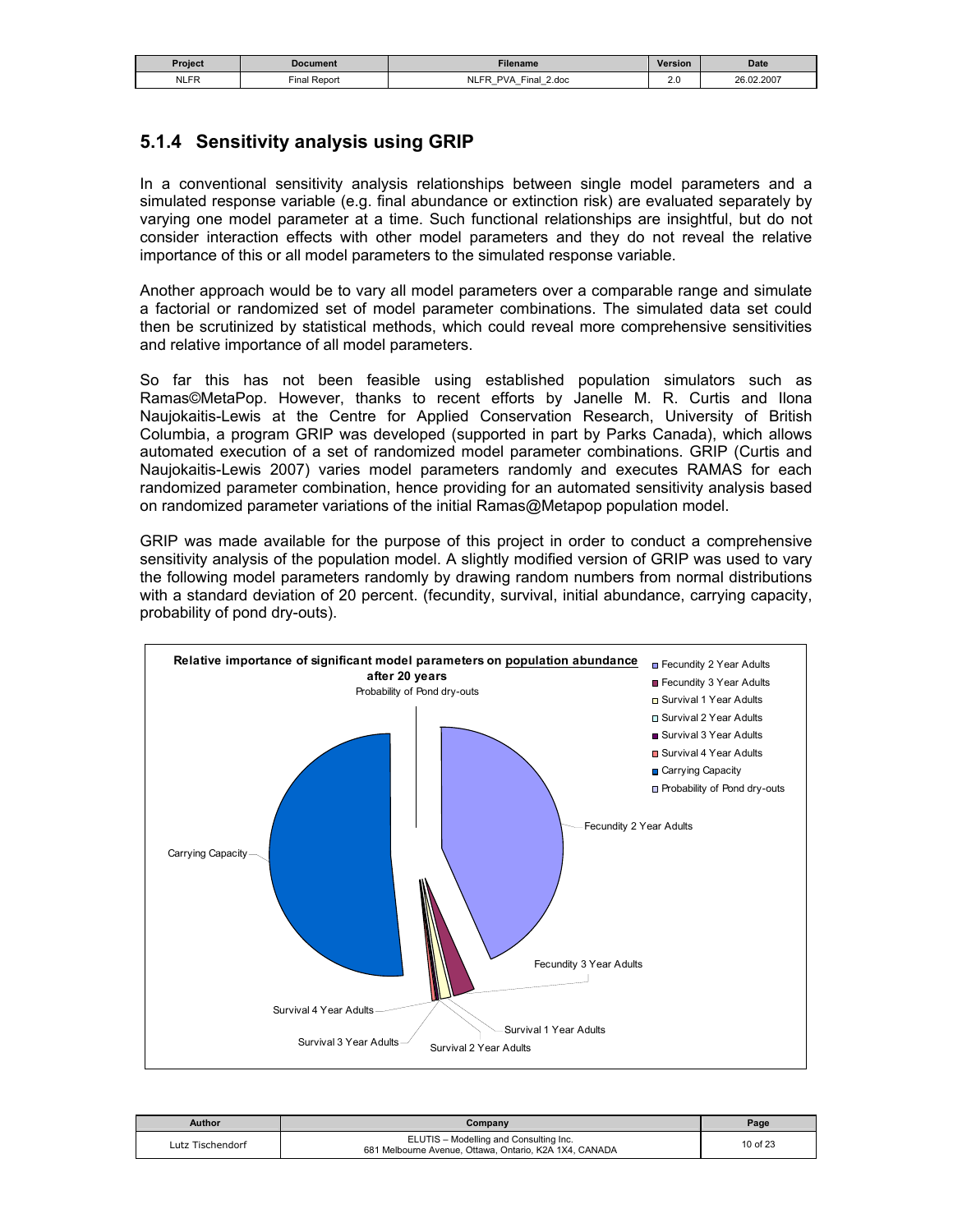| Project     | Document        | <b>Filename</b>                                              | Version                     | <b>Date</b> |
|-------------|-----------------|--------------------------------------------------------------|-----------------------------|-------------|
| <b>NLFR</b> | Report<br>Final | <b>NLFR</b><br><b>PVA</b><br>2.doc<br>Final<br>$-$<br>-<br>- | $\cdot$ $\sim$<br>Z.V<br>__ | 26.02.2007  |

#### **Figure 5: Relative importance of significant (p<0.05) model parameters on population abundance after 20 years.**

1000 model runs were performed, each with a different set of model parameter values. The resulting data set was analyzed by means of ANOVA (using SAS, SAS 1990) and the relative importance of each significant model parameter was then determined using Type III Sums of Squares. The results are shown in Figure 5 and 6.

Overall, close to 80 percent of the variation in abundance and extinction risk was explained by the varied model parameters. The remaining 20 percent are attributed to simulated demographic and environmental stochasticity. In other words, 20 percent of the abundance or extinction risk is solely caused and explained by stochastic influences. Figure 5 reveals the main drivers of the simulated abundance as being fecundity of 2 year old adults, carrying capacity (applied to 1 year old adults only in relation with scramble competition) and fecundity of 3 year old adults. Probability of pond dry-outs as well as survival rates did not contribute much to the observed population abundance.

![](_page_10_Figure_4.jpeg)

#### **Figure 6: Relative importance of significant (p<0.05) model parameters on extinction risk within 20 years.**

Figure 6 reveals a different partition of the sensitivity of model parameters to extinction risk. Again, carrying capacity has a major influence on extinction risk, indicating a strong effect of scramble competition on the viability of the population.

Overall, these results indicate that initial population size and occasional pond dry-outs do not substantially contribute to either population abundance or extinction risk. Abundance is likely mainly controlled and restricted by carrying capacity of 1 year adult females (effect of scramble competition on tadpole stage) and by the reproductive output of 2 year old females. Extinction risk, on the other hand, is mainly controlled by fecundity of 2 year adults, carrying capacity and by survival probability of all age classes.

| Author           | Company                                                                                          | Page     |
|------------------|--------------------------------------------------------------------------------------------------|----------|
| Lutz Tischendorf | ELUTIS - Modelling and Consulting Inc.<br>681 Melbourne Avenue, Ottawa, Ontario, K2A 1X4, CANADA | 11 of 23 |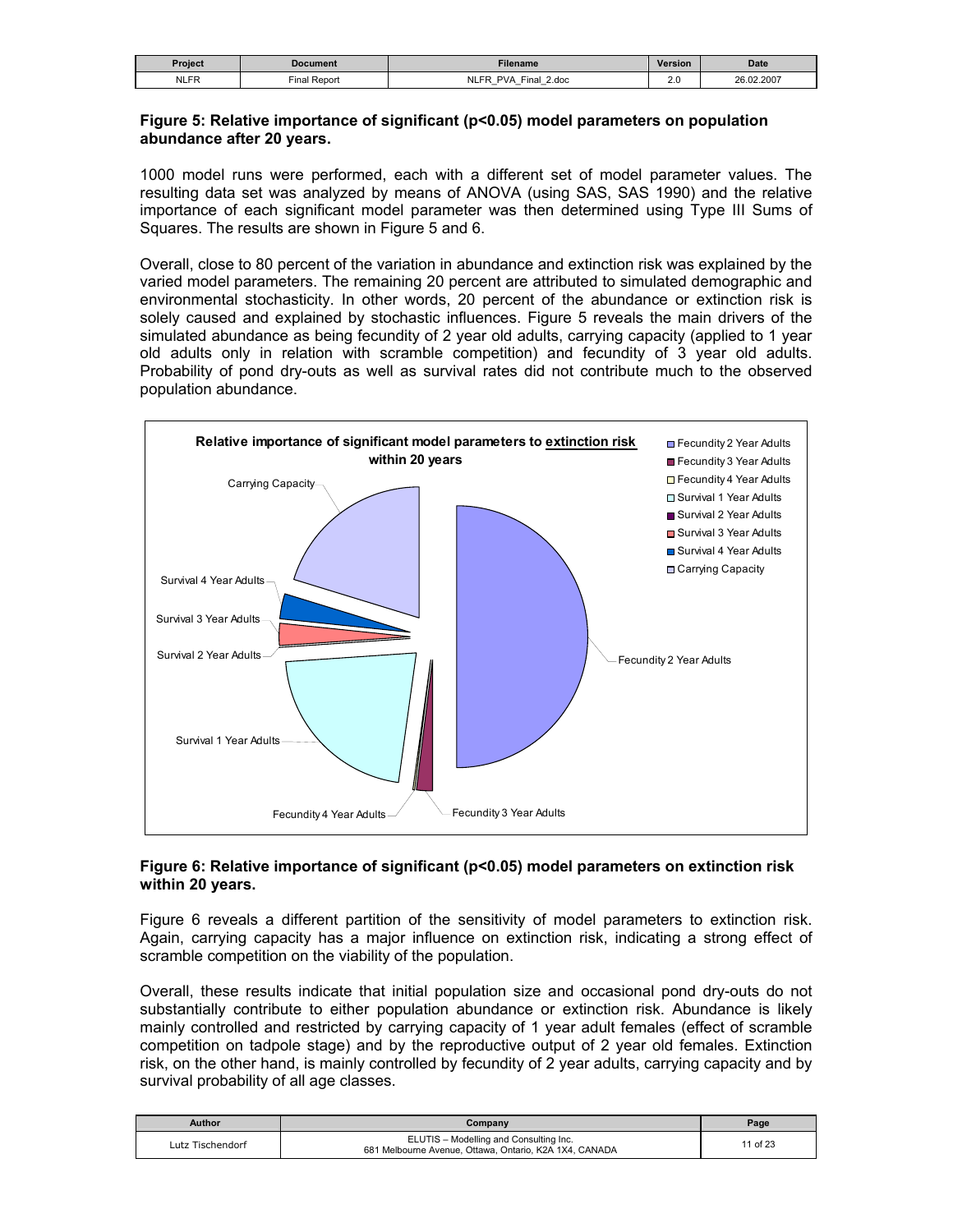| Proiect     | Document                    | Filename                                                                                                 | <b>Version</b> | <b>Date</b> |
|-------------|-----------------------------|----------------------------------------------------------------------------------------------------------|----------------|-------------|
| <b>NLFR</b> | $- \cdot$<br>Repon<br>Final | <b>NLFP</b><br>2.doc<br><b>PVA</b><br>⊏inai<br>-<br>$\overline{\phantom{0}}$<br>$\overline{\phantom{0}}$ | $\sim$<br>2.U  | 26.02.2007  |

# **5.1.5 Summary**

The results of the non-spatial, single population model indicate that isolated Northern Leopard Frog populations may experience high fluctuations in population abundance with a substantial risk of local extirpation in the absence of connectivity to other populations. The population dynamics seem largely driven by density dependent regulations at the tadpole stage, but also by stochastic variations in demographic and environmental factors. It was not possible to determine a minimum viable population size for a single population, which would result in a viable population with an extinction risk of less than 5 percent over 100 years.

A model validation is not possible at this time, due to lack of data. However, the realized final age class distribution of 16:1 (1 year adults to 2+ year adults after 100 years) is one indicator that the internal model structure reflects part of the identified population biology of the Northern Leopard Frog.

# **5.2 Spatially explicit, metapopulation model**

Results of section 5.1. suggest the importance of connectivity to other populations, simply to mitigate the risk of local extirpations. In order to evaluate potential effects of dispersal mitigated connectivity and correlation of environmental stochasticity between multiple populations a spatially explicit metapopulation model was created with 5 populations. The metapopulation model was initialized identically to the non-spatial population model. The overall initial abundance was 200 individuals, split equally across all 5 populations. Likewise, the carrying capacity of 1100 1 year adult females was partitioned equally across all 5 populations. The dispersal transition probability between all populations was set between 0.3 and 1.5 percent of 1 year old females. Correlation factors between populations varied between 1 and 3 percent. This hypothetical metapopulation represents a 'loosely coupled' set of 5 populations with very low dispersal rates and equally low correlation factors, i.e. environmental stochasticity would not affect all populations equally at a certain time.

### **5.2.1 Population trajectory**

The metapopulation model produced an average abundance of about 65 2+ year adult females. The standard deviation around the mean abundance is smaller compared to those obtained from the non-spatial, single population model (compare to Fig 1.) The population abundance does not decline over time. It should be noted that this abundance trajectory is based on the same overall initial population size and carrying capacity as applied in the non-spatial, single population model. This abundance, however, is the sum over all 5 single population abundances. This means that each of the 5 populations may persist with 1/5 of 65 2+ year adult females or 13 adult females per population respectively when connected to a metapopulation.

| <b>Author</b>    | Company                                                                                          | Page     |
|------------------|--------------------------------------------------------------------------------------------------|----------|
| Lutz Tischendorf | ELUTIS - Modelling and Consulting Inc.<br>681 Melbourne Avenue, Ottawa, Ontario, K2A 1X4, CANADA | 12 of 23 |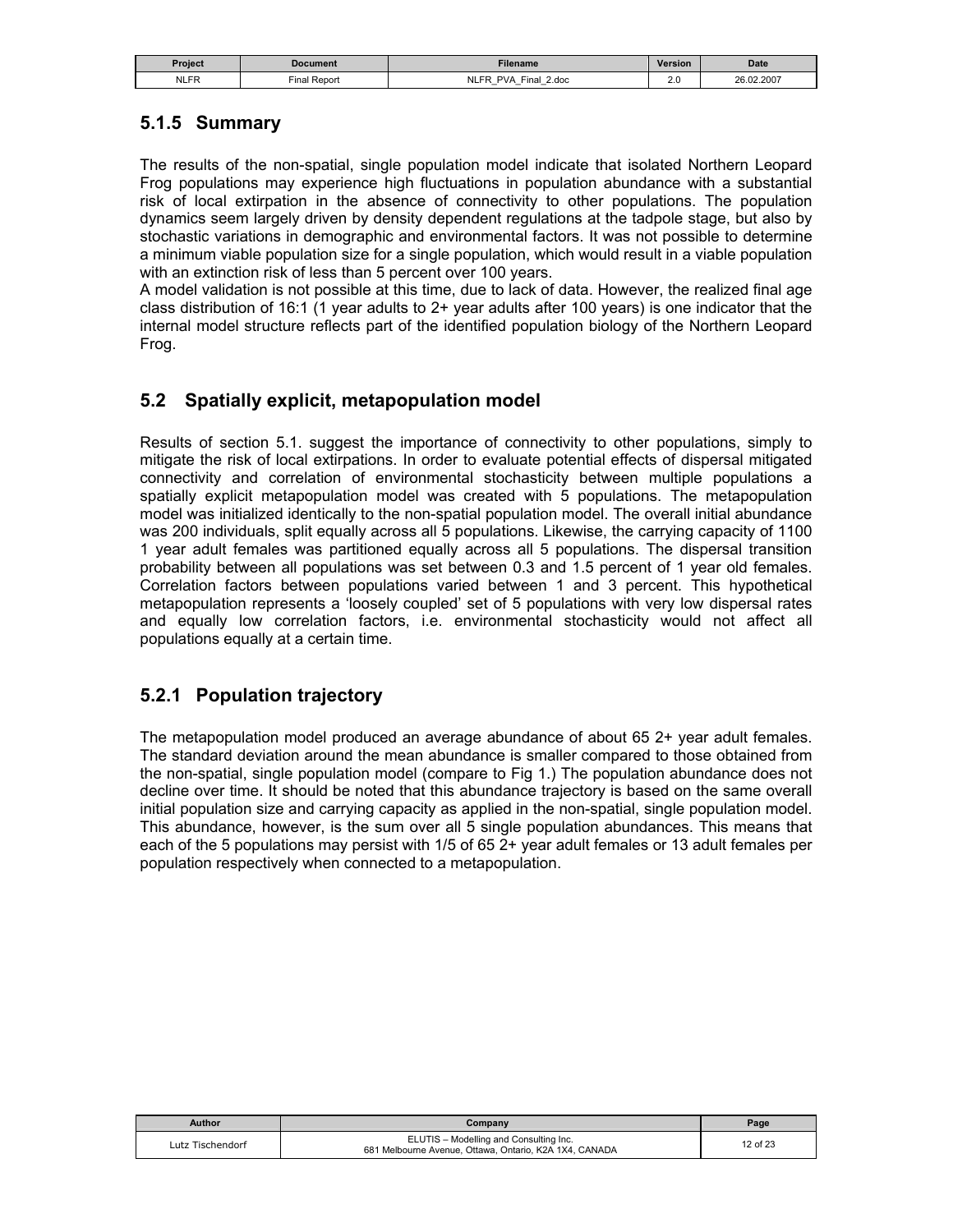![](_page_12_Figure_0.jpeg)

![](_page_12_Figure_1.jpeg)

**Figure 7: Overall Metapopulation abundance of 2+ year adult females over 100 years** 

# **5.2.2 Extinction risk**

The extinction risk for the metapopulation over 100 years was zero percent (Figure 8).

![](_page_12_Figure_5.jpeg)

#### **Figure 8: Probability of Extinction over 100 years**

| Author           | Companv                                                                                          | Page     |
|------------------|--------------------------------------------------------------------------------------------------|----------|
| Lutz Tischendorf | ELUTIS - Modelling and Consulting Inc.<br>681 Melbourne Avenue, Ottawa, Ontario, K2A 1X4, CANADA | 13 of 23 |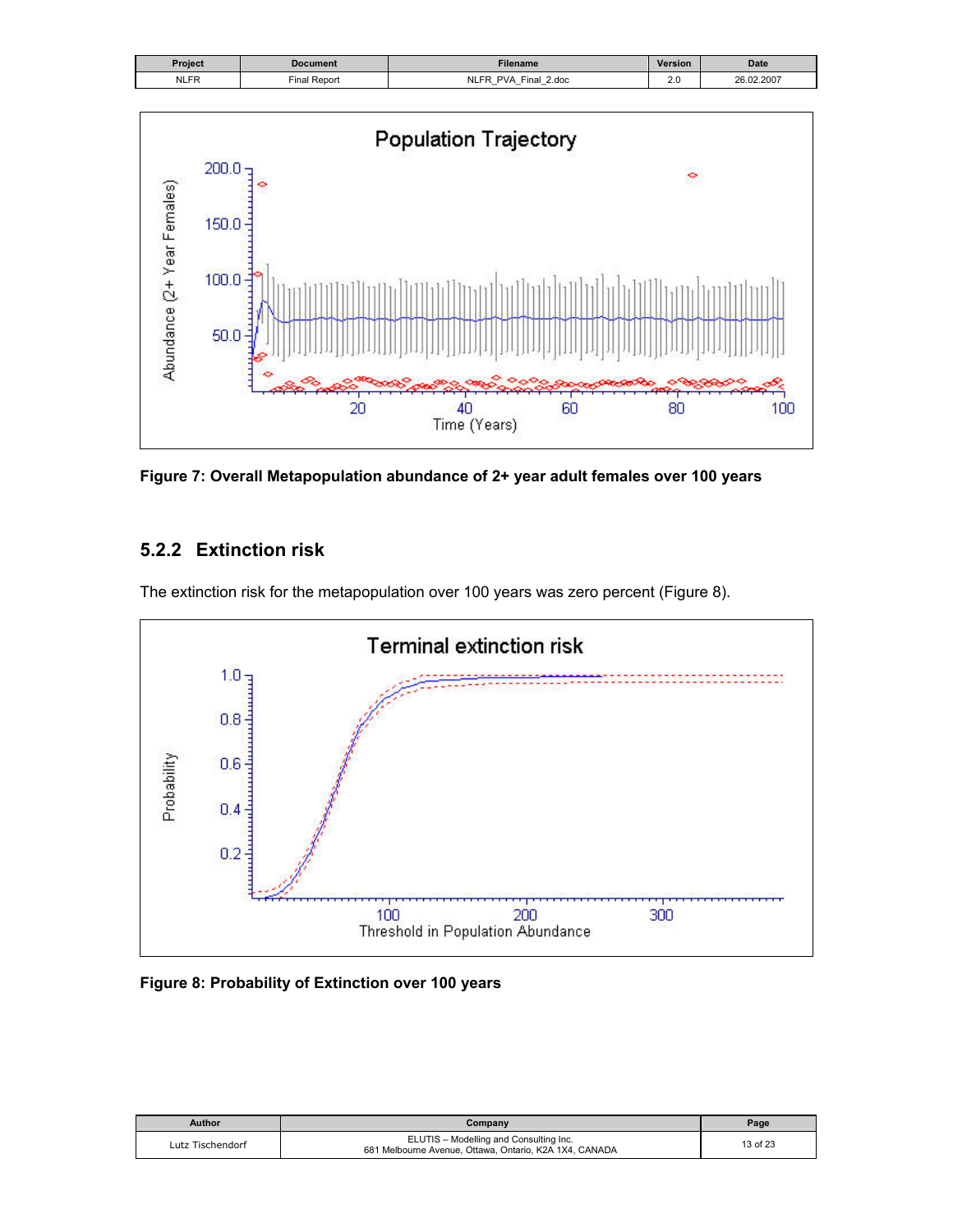| Project     | Document                 | <b>Filename</b>                                                                                     | Version          | <b>Date</b> |
|-------------|--------------------------|-----------------------------------------------------------------------------------------------------|------------------|-------------|
| <b>NLFR</b> | $\sim$<br>Final<br>Repor | $-1$<br>2.doc<br><b>PVA</b><br>Final<br>$-$<br>$\overline{\phantom{0}}$<br>$\overline{\phantom{0}}$ | n r<br>Z.U<br>__ | 26.02.2007  |

# **5.2.3 Minimum viable population size**

The minimum viable population abundance was determined for the metapopulation with different numbers of populations (Figure 9). The initial metapopulation model with 5 populations revealed a minimum viable population abundance of about 10 2+ year adult female frogs, which corresponds to a total population size of about 160 female frogs (1 year adult females included).

![](_page_13_Figure_3.jpeg)

#### **Figure 9: Minimum viable population abundances**

Figure 9 shows that viable abundance levels strongly depend on the number of populations included in the metapopulation model. A viable metapopulation of 2 populations would require abundance levels twice of those necessary for a metapopulation comprised of 5 populations. This exercise, although rather hypothetical in nature, indicates that spatially separated, but connected populations are likely essential for the viability of the Northern Leopard Frog. A metapopulation arrangement seems more efficient in mitigating the risk of local extirpations than a higher population abundance, although both factors are likely to be important.

# **5.2.4 Sensitivity analysis using GRIP**

A sensitivity analysis was conducted in a similar way as described in section 5.1.4. GRIP was used to change model parameters randomly. In addition to the model parameters varied in 5.1.4, the following additional parameters were varied for the metapopulation model (dispersal rate, disperser survival rate, correlation between populations). The results are shown in Figure 10 and 11.

| Author           | Company                                                                                          | Page     |
|------------------|--------------------------------------------------------------------------------------------------|----------|
| Lutz Tischendorf | ELUTIS - Modelling and Consulting Inc.<br>681 Melbourne Avenue, Ottawa, Ontario, K2A 1X4, CANADA | 14 of 23 |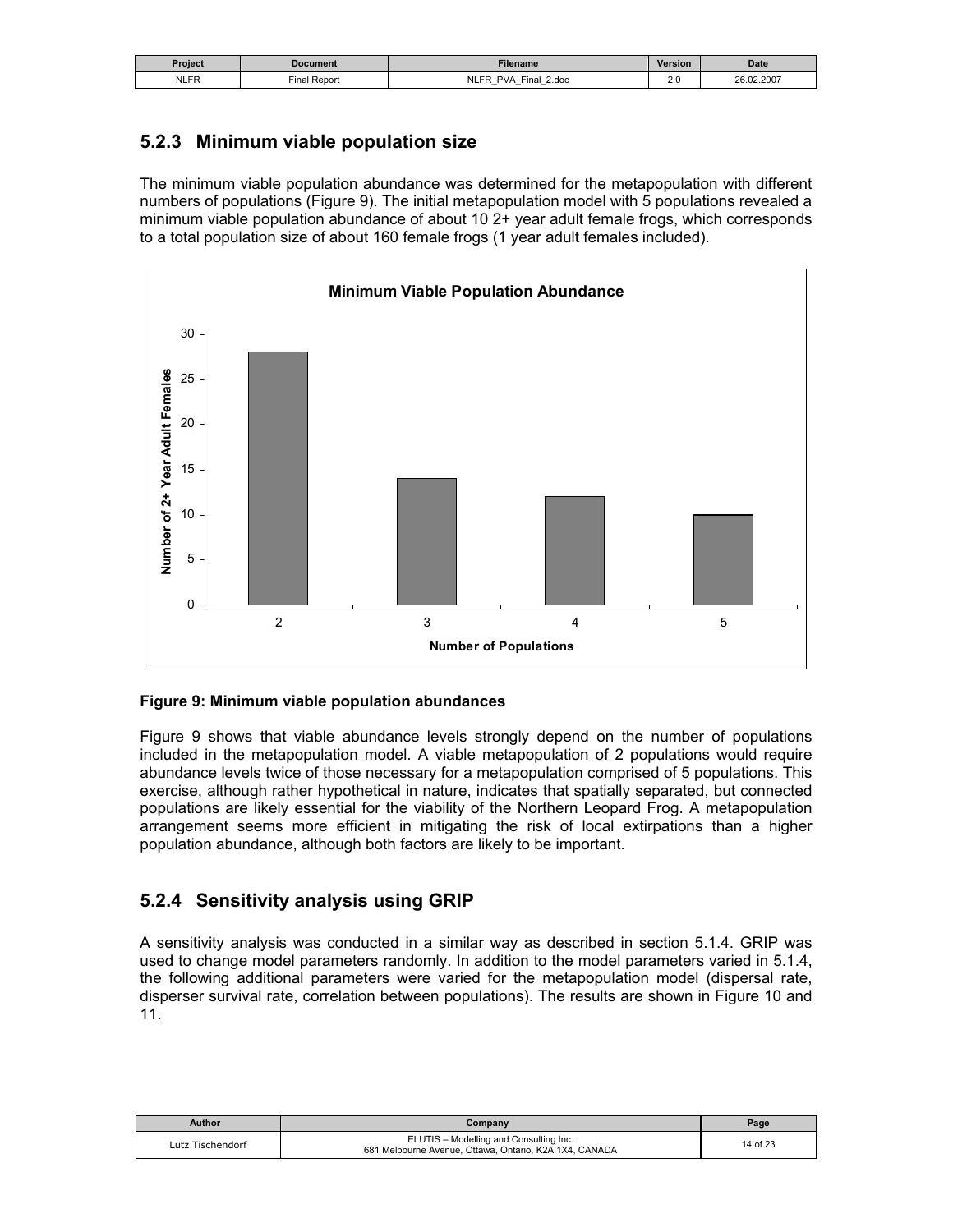| <b>Project</b> | Document               | Filename                                                                         | <b>Version</b> | <b>Date</b> |
|----------------|------------------------|----------------------------------------------------------------------------------|----------------|-------------|
| <b>NLFR</b>    | $-$<br>Report<br>Final | <b>NLFR</b><br>PVA<br>2.doc<br>$Final$ .<br>$-$<br>_<br>$\overline{\phantom{0}}$ | ົ<br>Z.V       | 26.02.2007  |

![](_page_14_Figure_1.jpeg)

**Figure 10: Relative importance of significant (p<0.05) model parameters on metapopulation abundance after 20 years.** 

Figure 10 shows that fecundity and carrying capacity are the main drivers of the population abundance. Sensitivity of model parameters is tendentiously similar to those observed for the non-spatial, single population model. Model parameters explained about 88 percent of the total variation in population abundance. This result indicates that stochasticity has an overall smaller effect on population abundance when compared to the non-spatial, single population model. This is also reflected in the lower standard deviations around the average population abundance as shown in Figure 7 (compare Figure 7 and Figure 3).

Figure 11 shows model parameter sensitivities for the metapopulation extinction risk over 100 years. The extended time frame (100 instead of 20 years) was necessary, because extinction risk was mostly zero after 20 years, i.e. extinction risk after 20 years did not vary sufficiently for a statistical analysis. Figure 11 impressively reveals the importance of connectivity as the main driver for population viability in a spatially structured metapopulation of Northern Leopard Frogs. The number of actual connections was calculated based on the varied dispersal rates. Due to random variations in the dispersal rate, some populations became 'disconnected' during the sensitivity analysis. The number of connections was determined and reported for each of the 1000 simulation runs. As it turns out, the number of connections, i.e. any dispersal transition probability between any two populations of greater than zero, accounts for more than 75 percent of the explained extinction risk.

| <b>Author</b>    | Company                                                                                          | Page     |
|------------------|--------------------------------------------------------------------------------------------------|----------|
| Lutz Tischendorf | ELUTIS - Modelling and Consulting Inc.<br>681 Melbourne Avenue, Ottawa, Ontario, K2A 1X4, CANADA | 15 of 23 |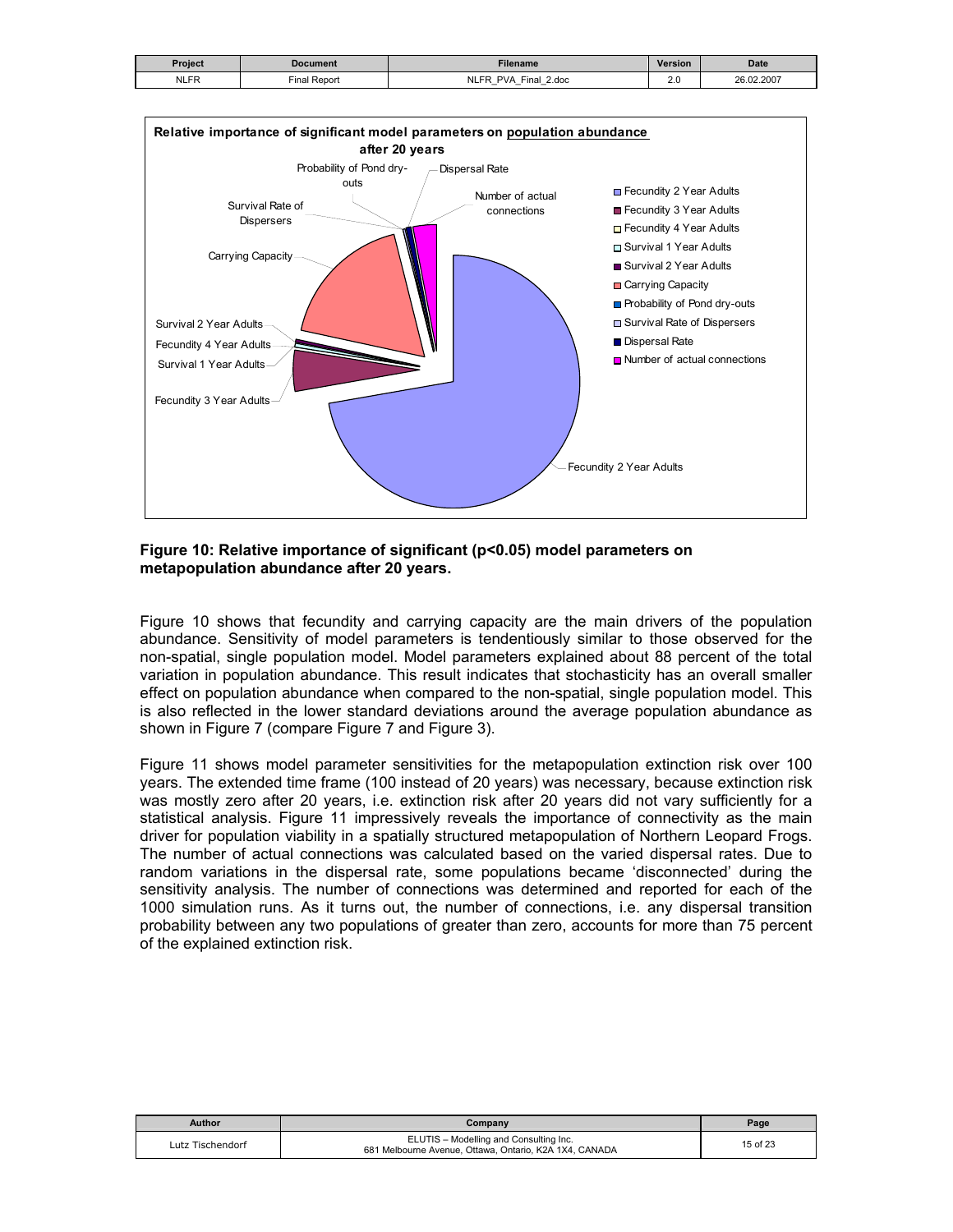| Project     | Document    | <b>Filename</b>                                                               | <b>Version</b> | <b>Date</b> |
|-------------|-------------|-------------------------------------------------------------------------------|----------------|-------------|
| <b>NLFR</b> | inal Report | <b>PVA</b><br>2.doc<br>Final<br>ER.<br>$-$<br>$-$<br>$\overline{\phantom{0}}$ | 2.U            | 26.02.2007  |

![](_page_15_Figure_1.jpeg)

#### **Figure 11: Relative importance of significant (p<0.05) model parameters on extinction risk within 100 years.**

The survival rate of dispersers (modeled via a separate sink population in Ramas@Metapop) had a strong effect on extinction risk, which emphasizes the importance of connectivity even more. It is interesting that correlation between populations did not significantly contribute toward extinction risk and that no survival rate had a significant effect on extinction risk either. This does not mean, however, that those variables don't matter at all. Changes in the range of 20 % standard deviation did not significantly change the extinction risk. Different value ranges, in particular for the correlation factors, may have resulted in more significant contributions toward extinction risk and population abundance. Overall, only 57 percent of the extinction risk within 100 years was explained by the model parameters shown in Figure 11. This lower  $R<sup>2</sup>$  value compared to the other analyses indicates a higher significance of stochasticity and the propagation of uncertainty and/or stochasticity over time.

### **5.2.5 Summary**

The results of the spatially explicit metapopulation model revealed a diminished extinction risk and abundance levels twice as high compared to those obtained from the non-spatial, single population model. These results are based on the very same overall initial abundances and carrying capacities as those used in the singe population model. The main difference is the actual spread of risk across multiple populations and the overall stabilizing effect of re-colonization or mutual exchange via dispersal, even at very low dispersal rates around 1 percent. Spreading of risk, low correlations of environmental factors and connectivity seem to be the major guaranties for population viability of the Northern Leopard Frog. The metapopulation model also allowed to estimate the minimum viable population abundance or target abundance level for potential reintroduction scenarios. This abundance level depends on the number of populations and could only be derived for at least 2 populations at about 28 2+ year old female adults.

| Author           | Company                                                                                          | Page     |
|------------------|--------------------------------------------------------------------------------------------------|----------|
| Lutz Tischendorf | ELUTIS - Modelling and Consulting Inc.<br>681 Melbourne Avenue, Ottawa, Ontario, K2A 1X4, CANADA | 16 of 23 |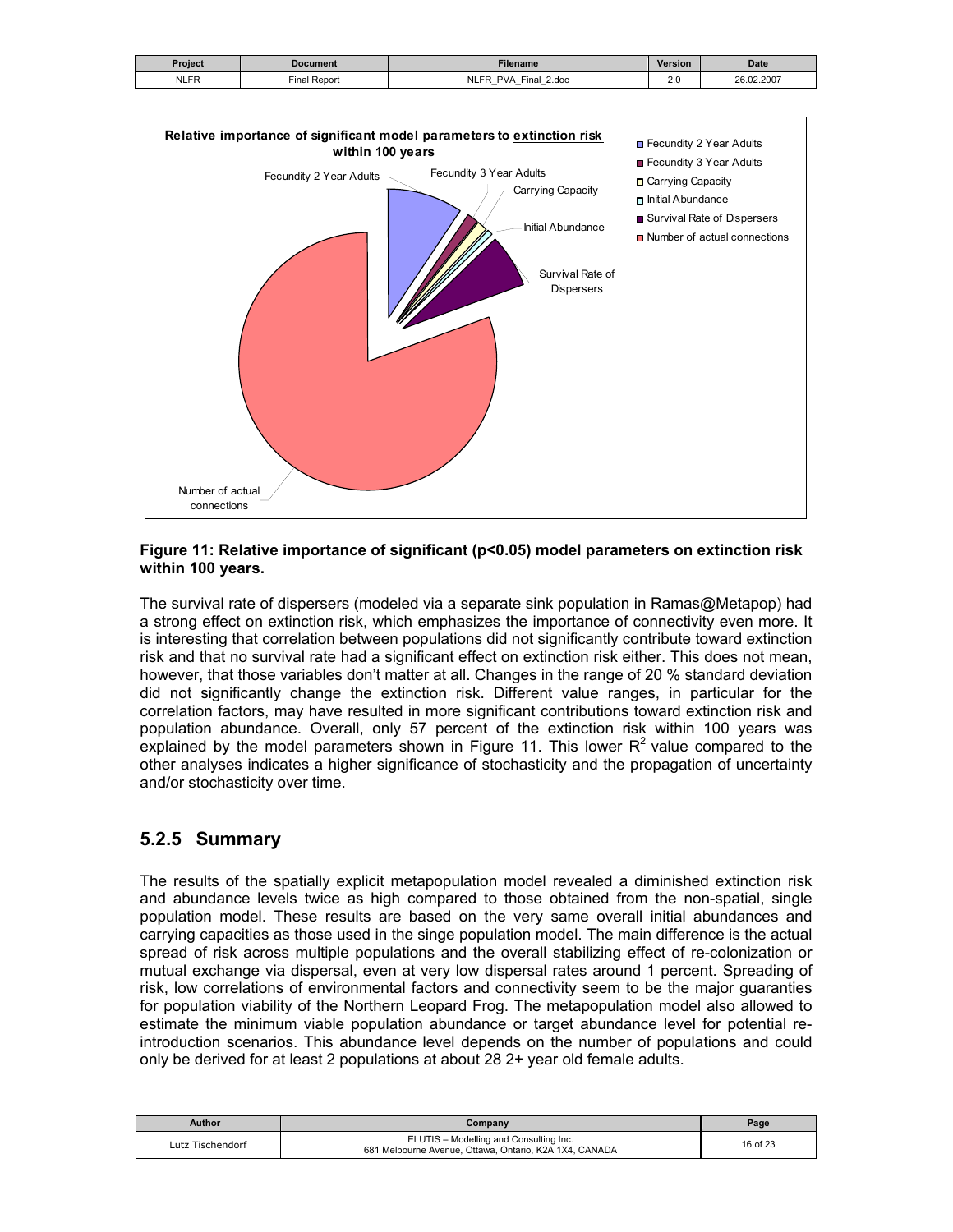| Project     | Document       | Filename                                       | <b>Version</b>       | <b>Date</b> |
|-------------|----------------|------------------------------------------------|----------------------|-------------|
| <b>NLFR</b> | Repor<br>Final | NLF'<br>2.doc<br>PVA<br>⊑inal<br>$-$<br>_<br>– | $\sim$ $\sim$<br>Z.V | 26.02.2007  |

### **5.3 Re-introduction scenarios**

This section discusses options for optimal re-introduction scenarios based in part on the results obtained in sections 5.1 and 5.2.

#### **5.3.1 Harvesting egg masses from existing populations**

One concern may be to harvest egg masses from existing populations. Harvesting egg masses has a similar effect on population dynamics than local breeding pond dry-outs or floods, because it will partly or fully destroy one generation for the affected population. As the results revealed, probability of local catastrophic events did not register as a very important parameter in the sensitivity analyses. This indicates, that occasional breeding failures do not seem to seriously jeopardize population persistence. Such events may easily be compensated by the reproductive potential or intrinsic growth rate of the population, which is estimated to be around 2.8 (see 5.1.1).

Therefore, harvesting egg masses seems to be a minor intrusion in the overall population dynamics, but should still be executed with care. It would always be better to harvest egg masses from populations with known abundance records and in close vicinity to other occupied breeding ponds of the Northern Leopard Frog.

# **5.3.2 Re-introducing tadpoles into historic habitat sites**

The results of the population viability analysis indicate that spreading of risk by means of multiple, connected populations seems to be a key factor for population persistence of the Northern Leopard Frog. Re-introduction attempts may therefore be more successful if multiple, connected populations are reared simultaneously. The two main variables for re-introduction attempts are:

- 1. number of re-introduced tadpoles
- 2. number of breeding sites for re-introduced tadpoles

Effects of both variables on population viability of re-introduced metapopulations were analysed and are described in the following sections. Since tadpoles are not an explicit stage or age class in the population model, re-introduction analysis was based on 1 year adult females.

#### **5.3.2.1 Re-introduction numbers: tadpoles and target populations**

The number of 1 year old females can be used as a surrogate for tadpoles or egg masses based on the known relationship between those life stages. One egg mass may produce on average around ten 1 year adult females according to the following rationale (see also 3.1.3.1).

- 1. average number of eggs per egg mass: 3500
- 2. sex ratio: 1:1, we therefore consider only 50% (female) eggs of all laid eggs
- 3. survival rates of eggs to metamorphosed tadpoles: 6% (may be even higher in protected rearing ponds)
- 4. over-winter survival rate of YoY frogs: 10%

The number of 1 year adult females would then calculate as follows:  $3500 * 0.5 * 0.06 * 0.08 = 10.5$ 

Using 10 expected 1 year adult females per one egg mass should be regarded as a conservative estimate considering much higher survival rates for tadpoles in protected rearing ponds.

| Author           | Company                                                                                          | Page     |
|------------------|--------------------------------------------------------------------------------------------------|----------|
| Lutz Tischendorf | ELUTIS - Modelling and Consulting Inc.<br>681 Melbourne Avenue, Ottawa, Ontario, K2A 1X4, CANADA | 17 of 23 |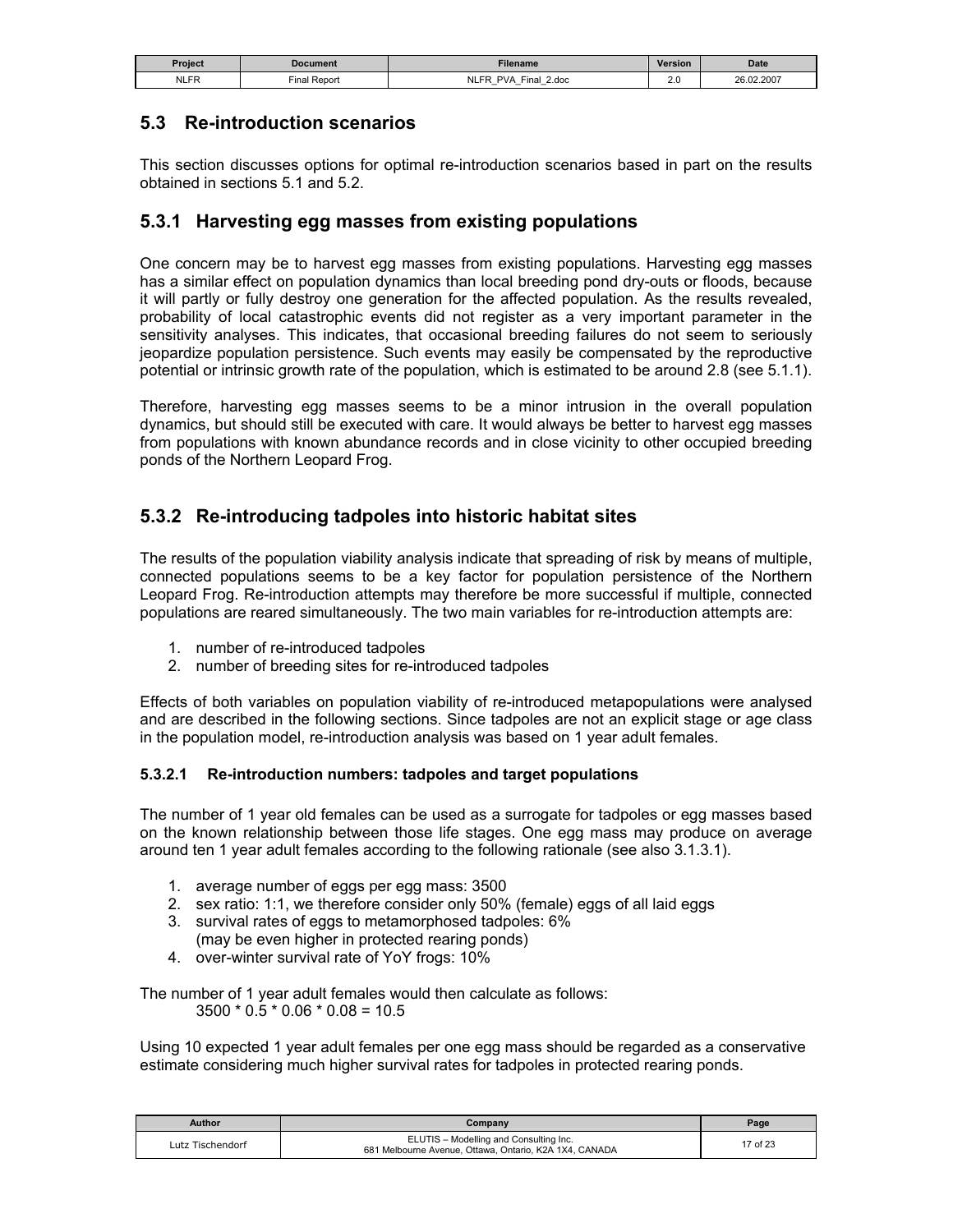| Proiect     | <b>Document</b>  | Filename                                                                     | <b>Version</b> | <b>Date</b> |
|-------------|------------------|------------------------------------------------------------------------------|----------------|-------------|
| <b>NLFR</b> | l Repor<br>∹inal | <b>NLFR</b><br>$final$<br>2.doc<br>PVA<br>-<br>-<br>$\overline{\phantom{0}}$ | 2.0<br>__      | 26.02.2007  |

Effects of starting 1 to 5 new connected populations with different numbers of 1 year old females were analysed and are shown in Figure 12 and 13.

![](_page_17_Figure_2.jpeg)

#### **Figure 12: Extinction risk within 100 years as a function of number of new populations and number of introduced 1 year adult females**

Figure 12 depicts effects of different re-introduction scenarios on the extinction risk of reintroduced populations. The results indicate that tadpoles or YoY frogs from at least two egg masses should be introduced to at least 3 breeding sites. The breeding sites or ponds should be spatially arranged to allow for dispersal of YoY frogs.

A similar conclusion can be drawn from abundance levels after 100 years as a function of numbers of populations and re-introduced 1 year adult females. It seems that 20 introduced 1 year adult females into 3 breeding sites may allow to fully max out the given carrying capacity of the corresponding metapopulation.

| Author           | Company                                                                                          | Page     |
|------------------|--------------------------------------------------------------------------------------------------|----------|
| Lutz Tischendorf | ELUTIS - Modelling and Consulting Inc.<br>681 Melbourne Avenue, Ottawa, Ontario, K2A 1X4, CANADA | 18 of 23 |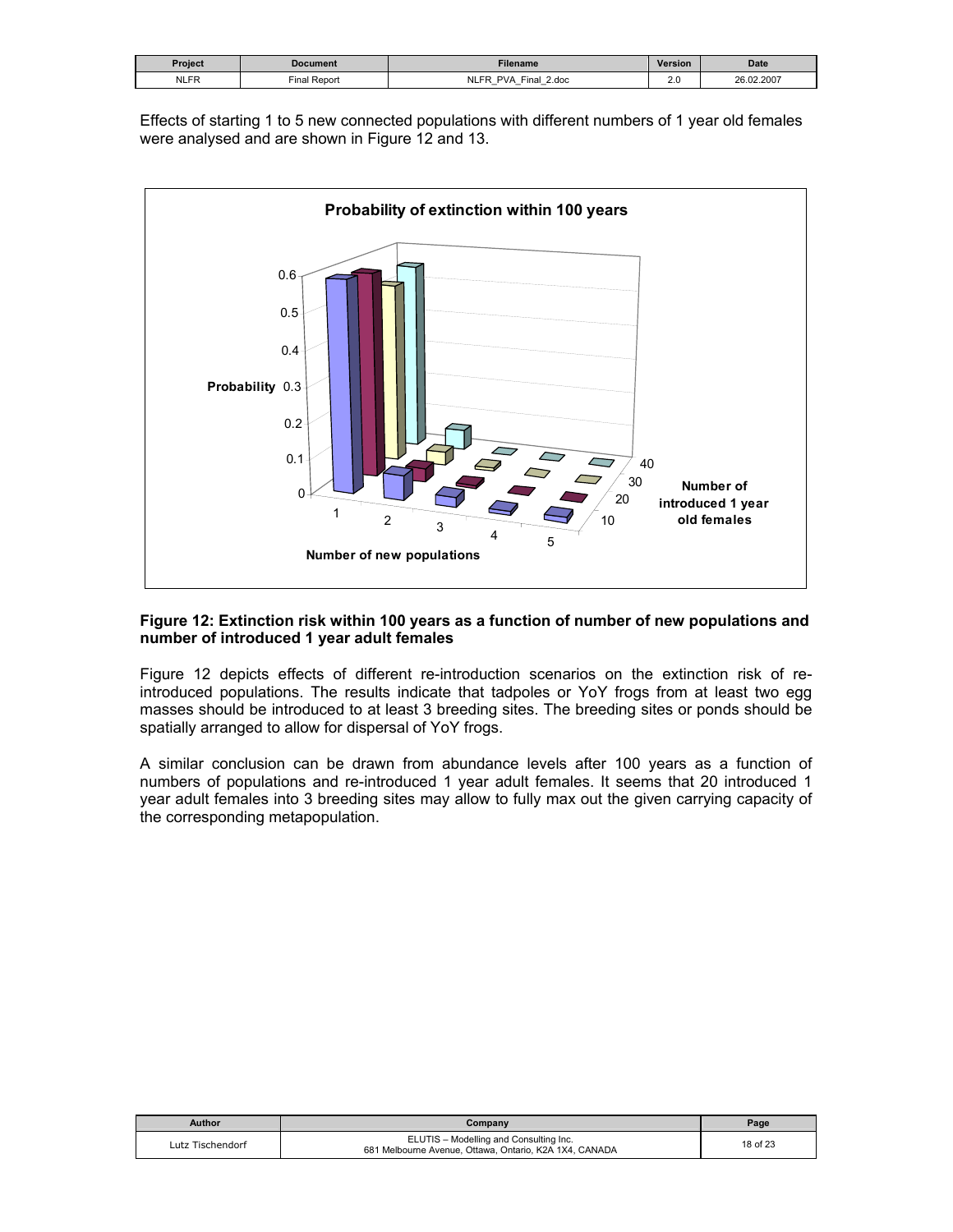| Project     | Document     | <b>Filename</b>                                                         | <b>Version</b> | <b>Date</b> |
|-------------|--------------|-------------------------------------------------------------------------|----------------|-------------|
| <b>NLFR</b> | Final Report | ER<br>Final<br>2.doc<br>PVI<br>NΙ<br>$\overline{\phantom{0}}$<br>-<br>- | Z.V            | 26.02.2007  |

![](_page_18_Figure_1.jpeg)

#### **Figure 13: Abundance of 2+ year adult females after 100 years as a function of number of new populations and number of introduced 1 year adult females**

#### **5.3.2.2 Abundance trajectory for re-introduced populations**

The success of re-introduction attempts can only be measured by closely monitoring population abundances for all re-introduced populations. Figure 14 shows a predicted abundance trajectory

![](_page_18_Figure_5.jpeg)

#### **Figure 14: Abundance trajectory across 3 re-introduced populations with an initial population size of 20 1 year adult females.**

| Author           | Company                                                                                          | Page     |
|------------------|--------------------------------------------------------------------------------------------------|----------|
| Lutz Tischendorf | ELUTIS - Modelling and Consulting Inc.<br>681 Melbourne Avenue, Ottawa, Ontario, K2A 1X4, CANADA | 19 of 23 |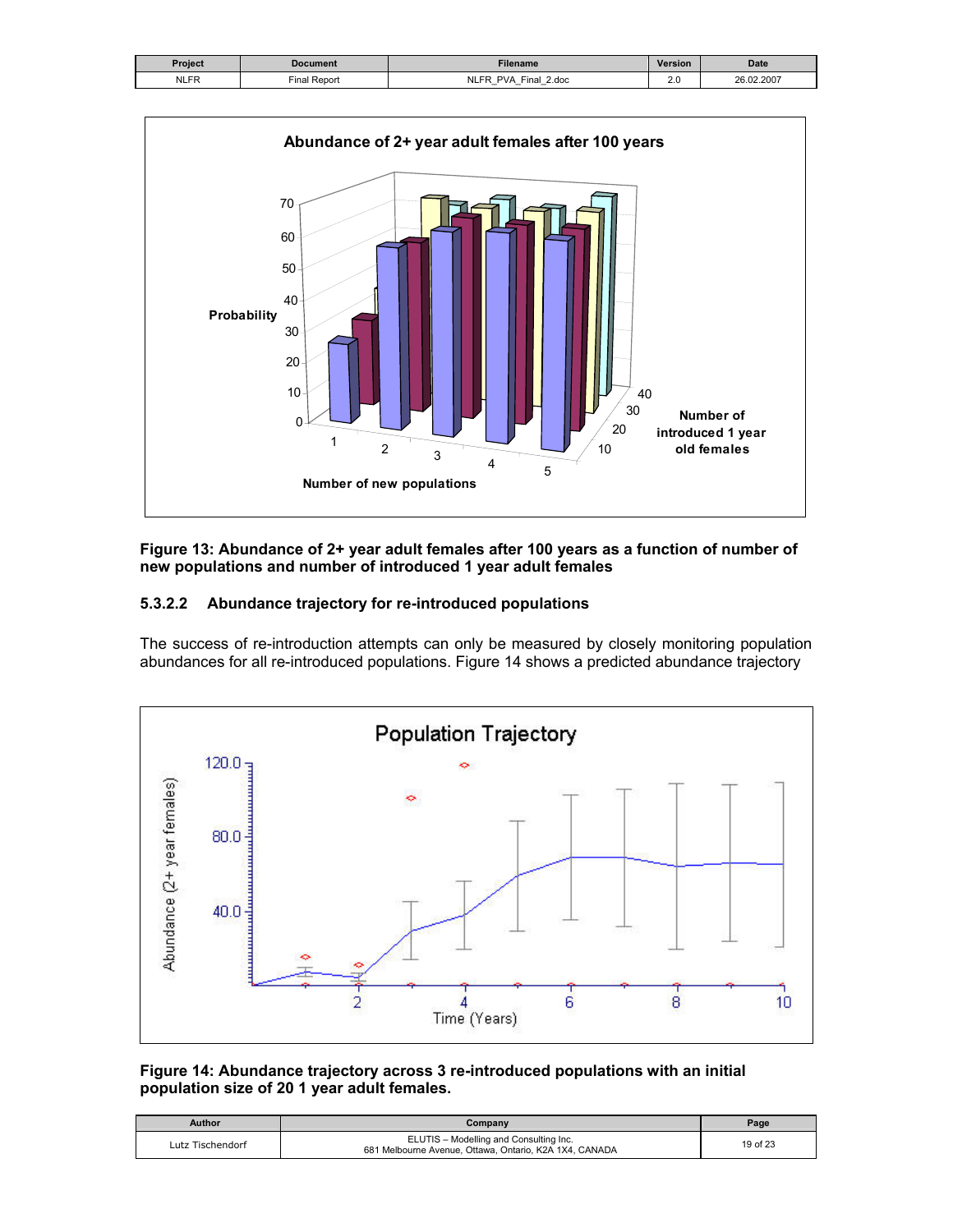| Project     | Document             | <b>Filename</b>                                                        | <b>Version</b> | <b>Date</b> |
|-------------|----------------------|------------------------------------------------------------------------|----------------|-------------|
| <b>NLFR</b> | ' Repon<br>$final$ . | 2.doc<br>P1A<br>Final<br>PVA<br>$-$<br>$\overline{\phantom{0}}$<br>$-$ | Z.V            | 26.02.2007  |

after re-introducing 20 1 year old females (or the corresponding number of tadpoles or YoY frogs) into 3 separate, but connected breeding sites. According to the simulated prediction, it could be expected that a metapopulation may reach its carrying capacity within a time period of 10 years. It may also take 3 to 4 years until a significant population growth can be observed.

#### **5.3.2.3 Staged vs. one time re-introduction**

It is certainly feasible to re-introduce tadpoles over multiple years into historic breeding sites. The one time introduction as analysed in section 5.3.2.2 revealed a strong potential for population growth, but also a temporary and consistent decline of 2+ year adult females at about 2 years after the re-introducing 20 1 year adult females into 3 connected breeding sites. This decline may reduce population levels to a critical size with potential negative allele effects (undercrowding) to population growth, i.e. if there are too few female and male adults, reproduction may become impossible. Figure 15 shows the same one-time re-introduction attempt based on introducing 60 1 year old female adults (or the corresponding number of YoY frogs or tadpoles) into 3 connected populations.

![](_page_19_Figure_4.jpeg)

#### **Figure 15: Abundance trajectory across 3 re-introduced populations with an initial population size of 60 1 year adult females.**

The same pattern emerges although the number of  $2+$  year adult females at year  $#2$  is larger compared to Figure 14. This result indicates that an increased number of re-introduced individuals may not necessarily change the principal pattern of population growth during the first 3-4 years with a risk of very low abundances 2 years after initial re-introduction.

A staged re-introduction approach may reduce this risk and lead to a more continuous population growth as shown in Figure 16. This result is based on introducing 20 1 year old adult females 3 times over 3 years, i.e. each year 20 individuals. The overall effort in terms of introduced individuals is equal to Figure 15, however the projected population growth is more continuous and does not show a short term decline after 2 years. A staged approach may therefore be more appropriate than a one-time effort.

| Author           | Company                                                                                          | Page     |
|------------------|--------------------------------------------------------------------------------------------------|----------|
| Lutz Tischendorf | ELUTIS - Modelling and Consulting Inc.<br>681 Melbourne Avenue, Ottawa, Ontario, K2A 1X4, CANADA | 20 of 23 |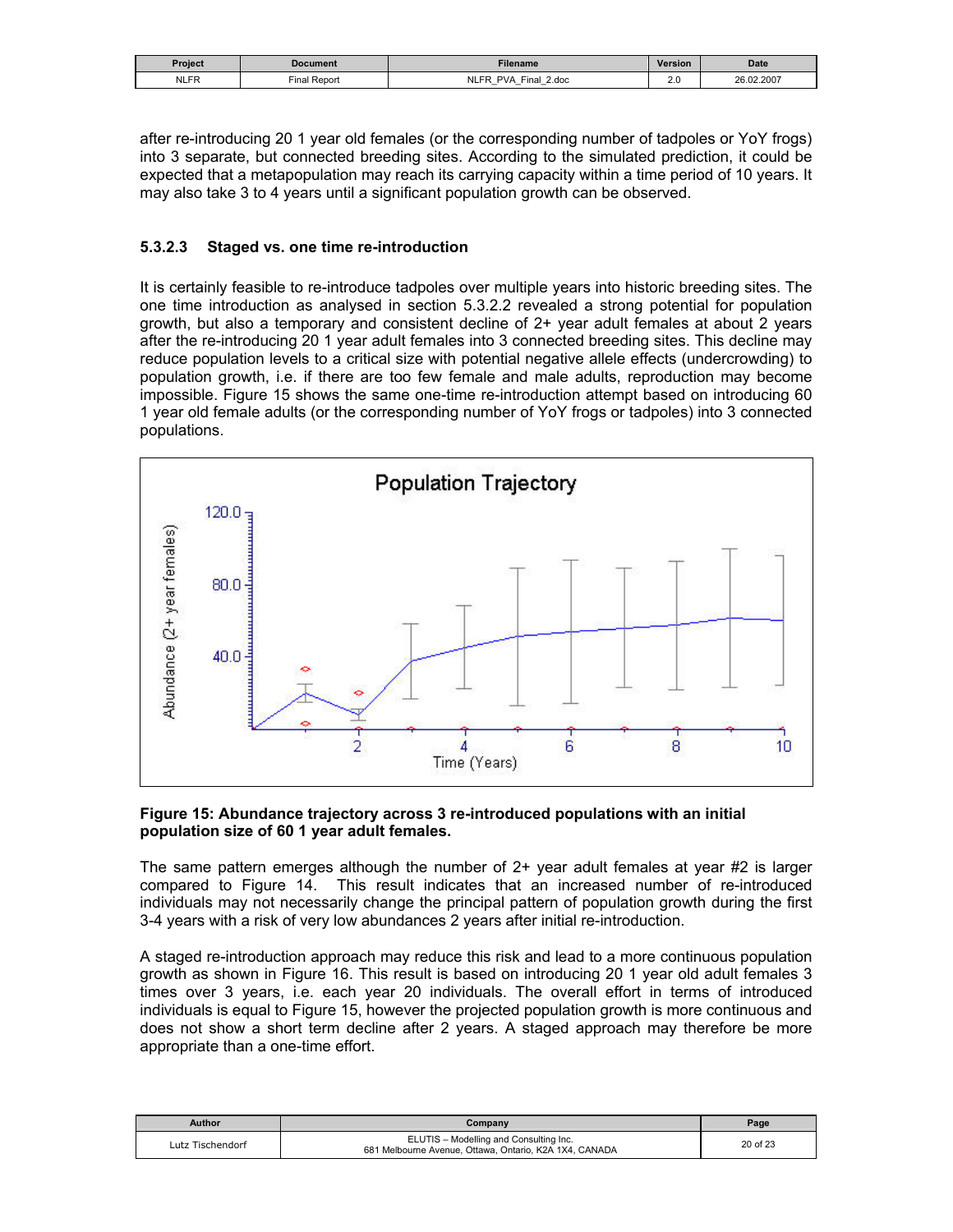| Project     | Document            | <b>Filename</b>                                    | <b>Version</b> | <b>Date</b> |
|-------------|---------------------|----------------------------------------------------|----------------|-------------|
| <b>NLFR</b> | -<br>Repor<br>⊏inal | <b>NLFR</b><br>Final<br>2.doc<br>PV4<br>$-$<br>$-$ | $\sim$<br>__   | 26.02.2007  |

![](_page_20_Figure_1.jpeg)

**Figure 16: Abundance trajectory across 3 re-introduced populations for introducing 20 1 year adult females 3 times over 3 years – staged re-introduction** 

#### **6 Conclusions**

This population viability analysis indicates that Northern Leopard Frog populations may have a significant population growth potential and that population sizes are very likely limited by density dependent regulations at the tadpole stage but also by stochastic variations in demographic and environmental factors. It is therefore unlikely that single, isolated populations will survive over a long period of time due to the intrinsic risk of local extirpations. The results of the metapopulation analysis suggest that this risk can be mitigated effectively by the mere existence of multiple, loosely coupled populations, among which dispersal should be feasible. Connectivity seems to be the most important variable with respect to reducing extinction risk for a spatially distributed population of Northern Leopard Frogs.

These findings have implications for re-introduction scenarios and were confirmed by exploratory simulation experiments. Spreading of risk seems to be more important than initial abundance. It can therefore be concluded that efficacy and potential success of re-introduction attempts will increase with number of initiated populations but also with the number of released individuals. Visible population growth should be observable within 5 years after re-introduction and populations may max out the habitat specific carrying capacity within 10 years. A staged reintroduction approach may lead to a more continuous and stable population growth compared to a one-time effort. It may therefore be advisable to consider re-introducing the Leopard Frog over multiple years.f

The findings of this study may also be related to the sudden disappearance of the Northern Leopard Frog from most of its habitat between 1970 and 1980. As connectivity seems to be very important, any potential disturbance or disease could have been spread quickly among all connected populations. If Northern Leopard Frog populations existed mostly in isolation, an almost simultaneous wipe-out would have been more unlikely.

| Author           | Company                                                                                          | Page     |
|------------------|--------------------------------------------------------------------------------------------------|----------|
| Lutz Tischendorf | ELUTIS - Modelling and Consulting Inc.<br>681 Melbourne Avenue, Ottawa, Ontario, K2A 1X4, CANADA | 21 of 23 |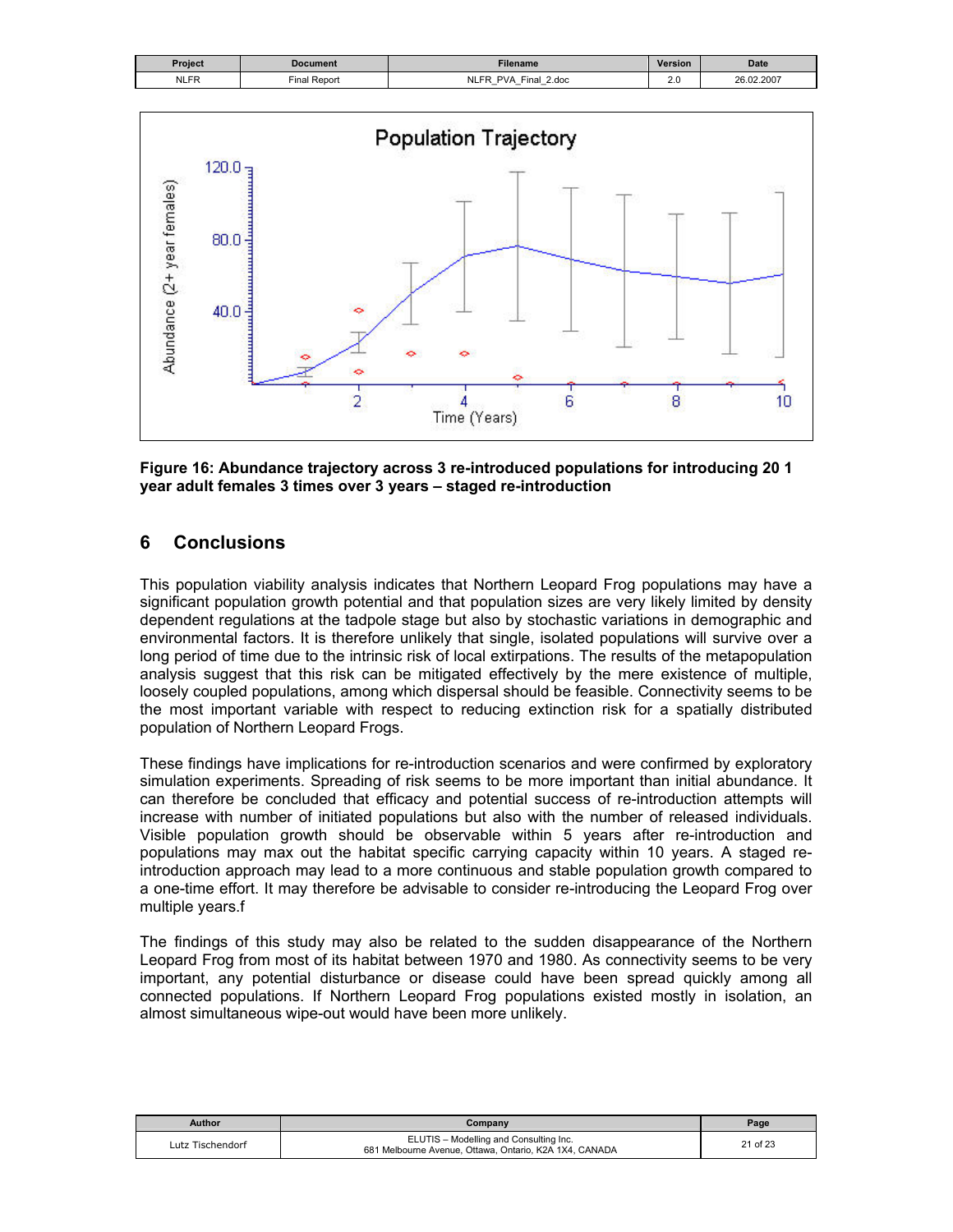| Proiect     | Document                    | Filename                                                                                                 | <b>Version</b> | <b>Date</b> |
|-------------|-----------------------------|----------------------------------------------------------------------------------------------------------|----------------|-------------|
| <b>NLFR</b> | $- \cdot$<br>Repon<br>Final | <b>NLFP</b><br>2.doc<br><b>PVA</b><br>⊏inai<br>-<br>$\overline{\phantom{0}}$<br>$\overline{\phantom{0}}$ | $\sim$<br>2.U  | 26.02.2007  |

#### **7 References**

Adama, D. and K. Kendell 2004. Rearing Rana pipiens for Conservation: Two Approaches to Captive Rearing. Proc. Species at Risk 2004 Pathways to Recovery Conference. 2 March 2-6, 2004, Victoria, B.C.

Alberta Northern Leopard Frog Recovery Team. 2005. Alberta Northern Leopard Frog Recovery Plan, 2005-2010. Alberta Sustainable Resource Development, Fish and Wildlife Division, Alberta Species at Risk Recovery Plan No. 7. Edmonton, AB. 26 pp.

Alberta Sustainable Resource Development. 2003. Status of the Northern Leopard Frog (*Rana Pipiens*) in Alberta: Update 2003. . Alberta Sustainable Resource Development, Fish and Wildlife Division, and Alberta Conservation Association, Wildlife Status Report No. 9. (Update 2003) Edmonton, AB. 61 pp.

Akçakaya, H.R. and W. Root. 2002. RAMAS Metapop: Viability Analysis for Stage-structured Metapopulations (version 4.0). Applied Biomathematics, Setauket, New York.

COSEWIC 2000. COSEWIC assessment and update status report on the northern leopard frog Rana pipiens (Southern Mountain and Prairie populations) in Canada. Committee on the Status of Endangered Wildlife in Canada. Ottawa. vi + 40 pp.

Curtis J. M, and I. Naujokaitis-Lewis (Submitted). Sensitivity analysis of population viability to spatial and non- spatial parameters using GRIP (beta version).

Kendell, K. 2004. Northern leopard frog recovery program: Year 6 (2004). Unpublished report, Alberta Conservation Association, Edmonton, AB. 7 pp.

Leclair, R., and J. Castanet. 1987. A skeletochronological assessment of age and growth in the frog Rana pipiens Schreber (Amphibia, Anura) from Southwestern Quebec. Copeia, 1987(2)., pp. 361-369.

Romanchuk, K. A. and R. W. Quinlan. 2006. Magrath northern leopard frog reintroduction project: final report. Alberta Sustainable Resource Development, Fish and Wildlife Division, Alberta Species at Risk Report No. 104. Edmonton, AB.

SAS Institute. 1990. SAS Version 9., Cary, NC, USA.

### **8 Appendix**

#### **8.1 Types of Density Dependence**

#### **8.1.1 Scramble competition (logistic, Ricker)**

As population size increases, the amount of resources per individual decreases. If the available resources are shared more-or-less equally among the individuals, there will not be enough resources for anybody at very high densities. This process of worsening returns leads to scramble competition, and can be modeled by logistic or Ricker equations. In both equations, the population size at the next time step,  $N(t+1)$ , is a declining function of the population size at this time step, N(t), for large population sizes.

| Author           | Company                                                                                          | $P$ age  |
|------------------|--------------------------------------------------------------------------------------------------|----------|
| Lutz Tischendorf | ELUTIS - Modelling and Consulting Inc.<br>681 Melbourne Avenue, Ottawa, Ontario, K2A 1X4, CANADA | 22 of 23 |